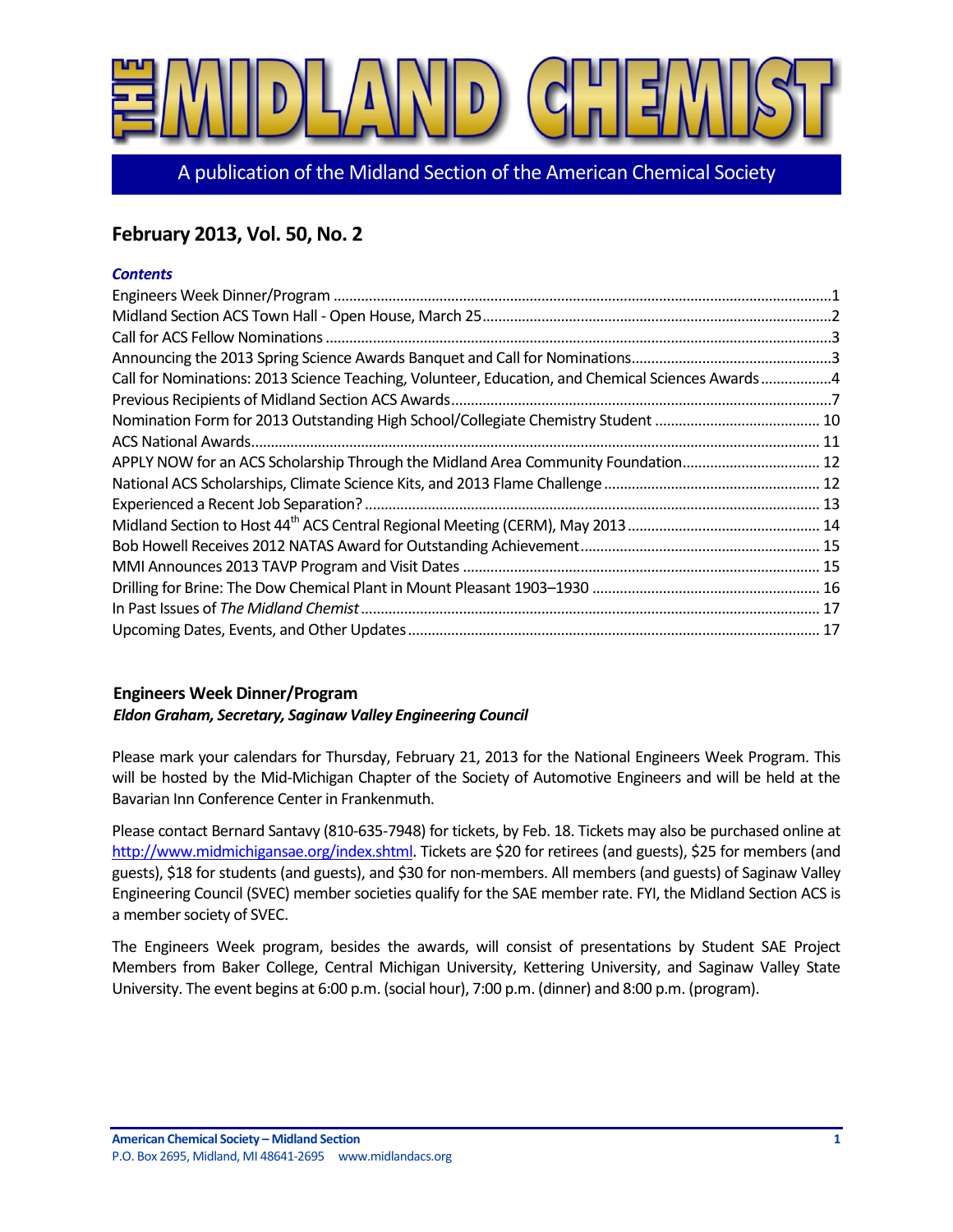# <span id="page-1-0"></span>**Midland Section ACS Town Hall - Open House**

Monday, March 25th 2013 Midland Center for the Arts - Main Lobby

| <b>Networking Mixer</b>      | 5:30 - 7:00pm    |
|------------------------------|------------------|
| Committee Photo Opportunity  | $6:30 - 7:00$ pm |
| Open Board/Town Hall Meeting | 7:00 - 9:00pm    |



Friends!

Refreshments!!

The Midland Section ACS is hosting an open house to allow members and non-members alike to interact with local section leadership and members while learning about the many opportunities and services associated with our local ACS Section. Refreshments will be provided during a family friendly networking/open house prior to an open town hall meeting with the Local Section leadership. A photographer will be on hand to take committee/group photos during the networking mixer. Invite your friends, family, colleagues, and potential ACS members to this informative and entertaining Section event!



Serving the Michigan counties of Midland, Gratiot, Bay, Saginaw and Isabella

Questions? Contact Section Secretary: grandboismatthew@gmail.com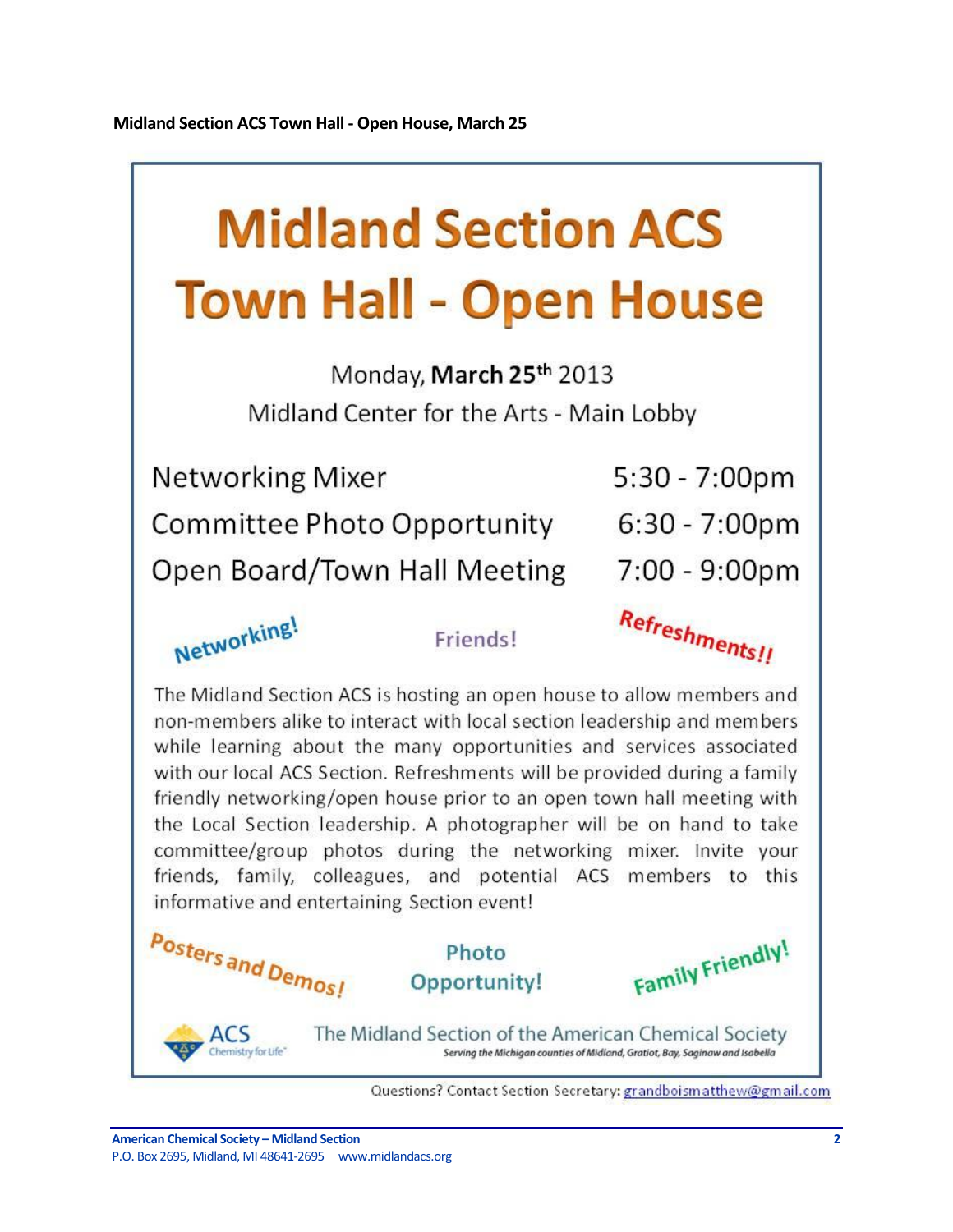# <span id="page-2-0"></span>**Call for ACS Fellow Nominations** *Wayde Konze, Chair, and Matt Grandbois, Secretary*

The Midland Section ACS leadership is requesting nominations for the 2013 class of American Chemical Society (ACS) Fellows. The ACS Fellows Program was created by the ACS Board of Directors in December 2008 to recognize members of ACS for outstanding achievements in, and contributions to, science, the profession, and the Society.

ACS Fellows must be current members in good standing with the Society and have documented excellence and leadership in both science and volunteer service in the ACS community. Scientific experience may include technical, educational, professional, and/or managerial impact that has a lasting benefit on one of the chemical sciences. Volunteer service in the ACS community includes any action/position that resulted in significant enhancements to the ACS, its products, or services.

Fellows are selected by a broadly representative Selection Committee appointed by the Board Committee on Grants & Awards, which has governance oversight for the program.

Nominations may be submitted individually through a self-nomination process, or by technical divisions, local sections, or national committees. The Midland Section is limited to two ACS Fellow nominations, so please contact any Midland Section Board member if you would like to nominate yourself or a colleague for this prestigious award by March 4, 2013.

Additional information regarding this award, eligibility, and nominations can be found at the following link:

[http://portal.acs.org/portal/acs/corg/content?\\_nfpb=true&\\_pageLabel=PP\\_SUPERARTICLE&node\\_id=2246&u](http://portal.acs.org/portal/acs/corg/content?_nfpb=true&_pageLabel=PP_SUPERARTICLE&node_id=2246&use_sec=false&sec_url_var=region1&__uuid=9544c0c8-22bd-4612-b64f-a0d07e12aedd#P43_3244) [se\\_sec=false&sec\\_url\\_var=region1&\\_\\_uuid=9544c0c8-22bd-4612-b64f-a0d07e12aedd#P43\\_3244](http://portal.acs.org/portal/acs/corg/content?_nfpb=true&_pageLabel=PP_SUPERARTICLE&node_id=2246&use_sec=false&sec_url_var=region1&__uuid=9544c0c8-22bd-4612-b64f-a0d07e12aedd#P43_3244)

# <span id="page-2-1"></span>**Announcing the 2013 Spring Science Awards Banquet and Call for Nominations** *Lauren Huffman, Awards Committee Chair*

It is that time of year again when we have the opportunity to recognize outstanding educators, volunteers and colleagues. I am asking that you take the time and nominate that outstanding person to be recognized at the American Chemical Society-Midland Section Awards Banquet which will be held on Tuesday, April 23, at the Great Hall Banquet and Convention Center in Midland. This promises to be an exciting event. The awards banquet is a great way to connect with others in the industry, those who have gone before us, those who teach the next generation, and those who will be following in our footsteps.

The process of nominating can be fun and easy. Consider getting your colleagues together for lunch and putting together a packet. If you are in a managerial role and are worried about favoritism, consider nominating 2-3 qualified persons (you will remain anonymous). If you feel you deserve an award but everyone is just too busy to notice, consider leaving suggestions or have an outright discussion with your manager. If you are a parent: Does your child have a great science teacher? If so, consider nominating him/her. From personal experience, if you know the deserving person, it only takes 30 minutes to put together an award winning letter and an additional 15 minutes soliciting supporting letters and following up on them. Think of what it will mean to that person and how good you will feel about your good deed.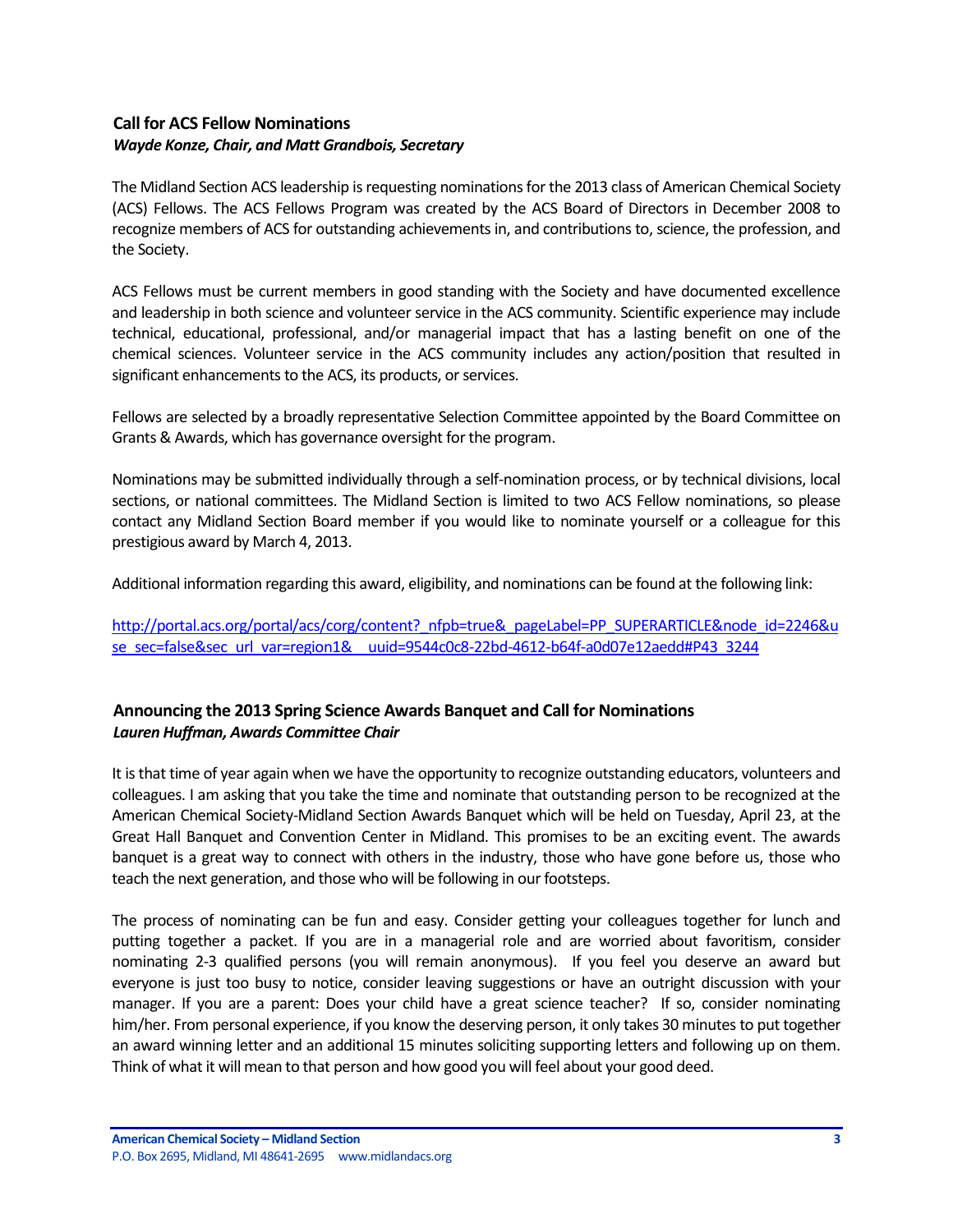When you realize how exciting it is to nominate someone at the local level and you want to do more, I invite you to peruse the veritable cornucopia of awards the American Chemical Society offers at the national level. I have listed these at the end of the call for nominations along with a web address where you can find out more information (see below).

Nomination packets for all awards (except outstanding high school and collegiate awards) must, at a minimum, consist of a current resume or equivalent, and **one** supporting letter in addition to your letter of nomination, all stating why the nominee is deserving of the award with specific examples of professional involvement, growth, contributions to industry, and outside affiliations. It is highly recommended that the nomination include a publications and patent list where applicable and additional letters of support which can come from students, parents, community members, and/or administrators. A nomination letter example can be requested from the Awards Committee Chair, Lauren Huffman (Imhuffman@dow.com). Nominations not meeting the minimum requirements, and submissions received after the March 29 deadline, will not be considered.

For those of you sequestered in labs who feel you might not be able to attend unless you nominate someone, I say save the date and come on out for a night of food, fun, and fraternization! Watch for more detailed information on the speaker, time and price right here in *The Midland Chemist* in the coming months!

Contact me if you have any questions, Lauren Huffman, Midland Section ACS Awards Committee Chair [\(lmhuffman@dow.com\)](mailto:lmhuffman@dow.com).

# <span id="page-3-0"></span>**Call for Nominations: 2013 Science Teaching, Volunteer, Education, and Chemical Sciences Awards** *Lauren Huffman, Awards Committee Chair*

Each year, the Midland Section of the American Chemical Society presents awards to recognize outstanding achievement in the chemical sciences. Nominations for the 2013 awards are invited for the following areas:

- Outstanding Elementary Level Science Teaching
- Outstanding Middle Level Science Teaching
- Outstanding High School Chemistry Teaching
- Outstanding College Chemistry Teaching
- **•** Science Education Volunteer of the Year
- Outstanding Achievement and Promotion of the Chemical Sciences
- Outstanding Service to the American Chemical Society
- Outstanding Achievement in the Promotion of Diversity in Chemistry, Related Sciences and Engineering
- Outstanding Chemical Technician
- Outstanding High School/College Chemistry Students

### **Outstanding Science/Chemistry Teaching Awards**

Candidates for the teaching awards must be educators at schools in the five-county geographical area of the Midland Section: Bay, Gratiot, Isabella, Midland and Saginaw Counties. One candidate will be recognized for their teaching contributions in each of the following categories: Elementary, Middle Level, High School, and College.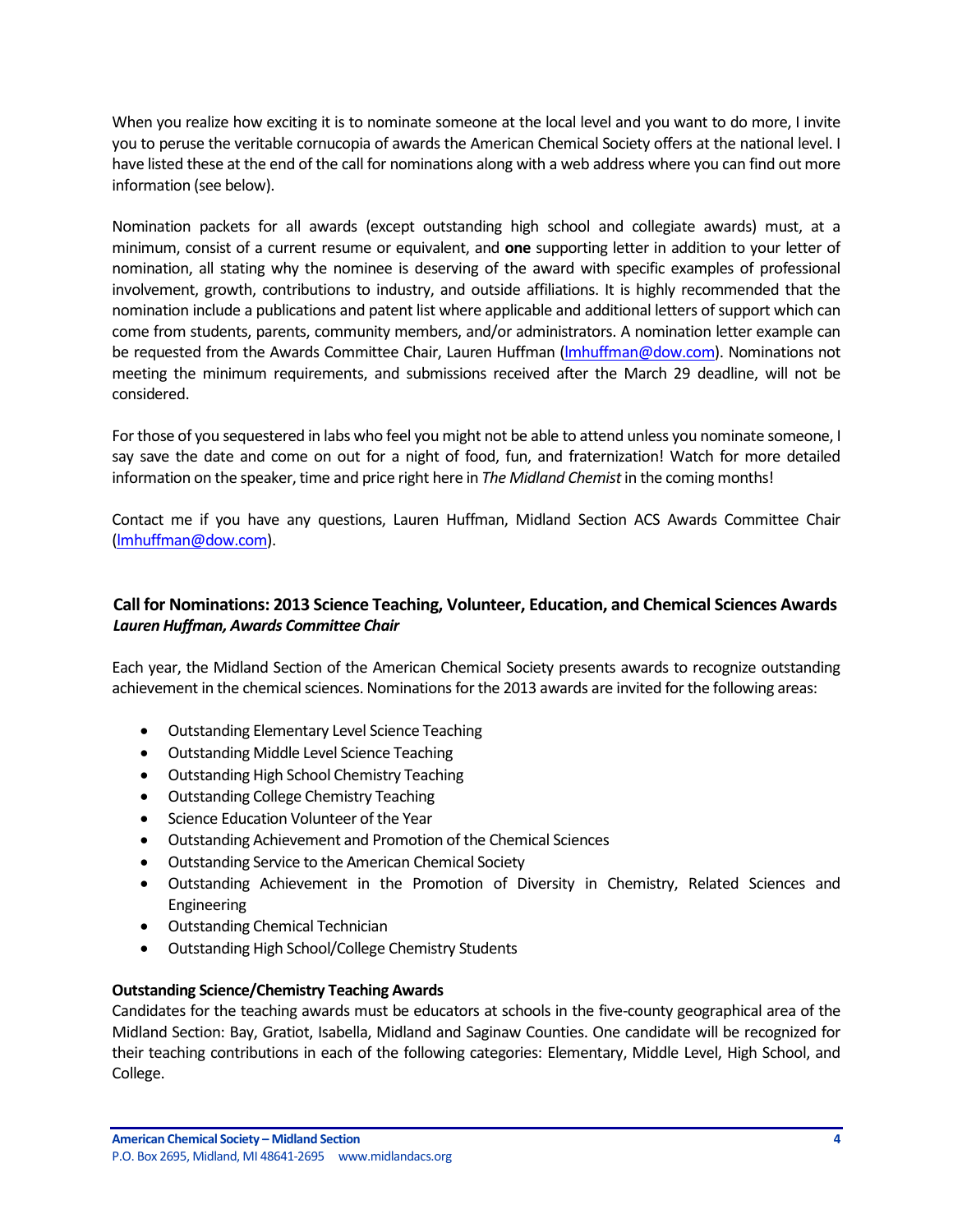### **Science Education Volunteer of the Year**

The Science Education Volunteer of the Year award is presented to an individual who makes a substantial contribution to science learning in the Midland Section through voluntary efforts.

### **Outstanding Achievement and Promotion of the Chemical Sciences**

Each year the Midland Section honors an individual residing within the Section's geographical area who has demonstrated outstanding achievement and promotion of the chemical sciences. This award recognizes dedication and service to the chemical profession, but the recipient need not be an ACS member.

### **Outstanding Service to the American Chemical Society**

The Section sponsors an annual award to recognize outstanding service to the Midland Section of the ACS. This award recognizes achievement in the promotion of the goals and objectives of the Society. Nominees shall be members of the Midland Section. Nominations should include a history of service to the Midland Section, and supporting letters from fellow ACS members.

### **Outstanding Achievement in the Promotion of Diversity in Chemistry, Related Sciences and Engineering**

This award is presented biannually to a person or group residing in Midland, Bay, Saginaw, Isabella or Gratiot County for outstanding achievement in enhancing the participation of underrepresented groups in the study of chemistry, related sciences and engineering. Members of the Midland Section Minority Affairs Committee are ineligible to receive this award.

### **Outstanding Chemical Technician**

The Section presents an annual Outstanding Chemical Technician Award to an individual who has demonstrated an extremely high degree of professionalism as a chemical technician. Nominees must have worked for five years as a chemical technician or related field and whose primary job includes conducting experimentation or correlating information to help solve chemical problems or discover new chemical knowledge. Nominees must have successfully completed a two-year post-high school level chemistry curriculum leading to an Associate Degree, the equivalent course in a Baccalaureate Program, or equivalent experience. Chemical technicians do not need to be an ACS member to be eligible for this award. Nominations should include outside affiliations. *Request the National ACS nomination form from the Awards Committee Chair to nominate in this category.*

### **Outstanding Chemistry Students**

The Awards Committee also recognizes outstanding chemistry students at the high school and collegiate levels. Those students should be selected by the respective departments and their names forwarded to the Awards Committee using the form attached to this call for nominations. One selection per school and no supporting letters needed.

Recipients of all awards will be selected by the Awards Committee with the exception of the Outstanding Achievement and Promotion of the Chemical Sciences award which is submitted for approval by the Executive Committee. Nominators should write a letter indicating the award and describing the attributes of the candidate. Nomination packets for all awards (except outstanding high school and collegiate awards) must, at a minimum, consist of a current resume or equivalent, and at least one additional supporting letter included with your nomination all stating why the nominee is deserving of the award. Specific examples should be given in areas such as professional involvement/growth, contributions to industry, and outside affiliations. It is highly recommended that the nomination include a publications and patent list where applicable. Additional letters of support can come from students, parents, community members, and/or administrators. Nominations not meeting the minimum requirements and submissions received after the March 29 deadline will not be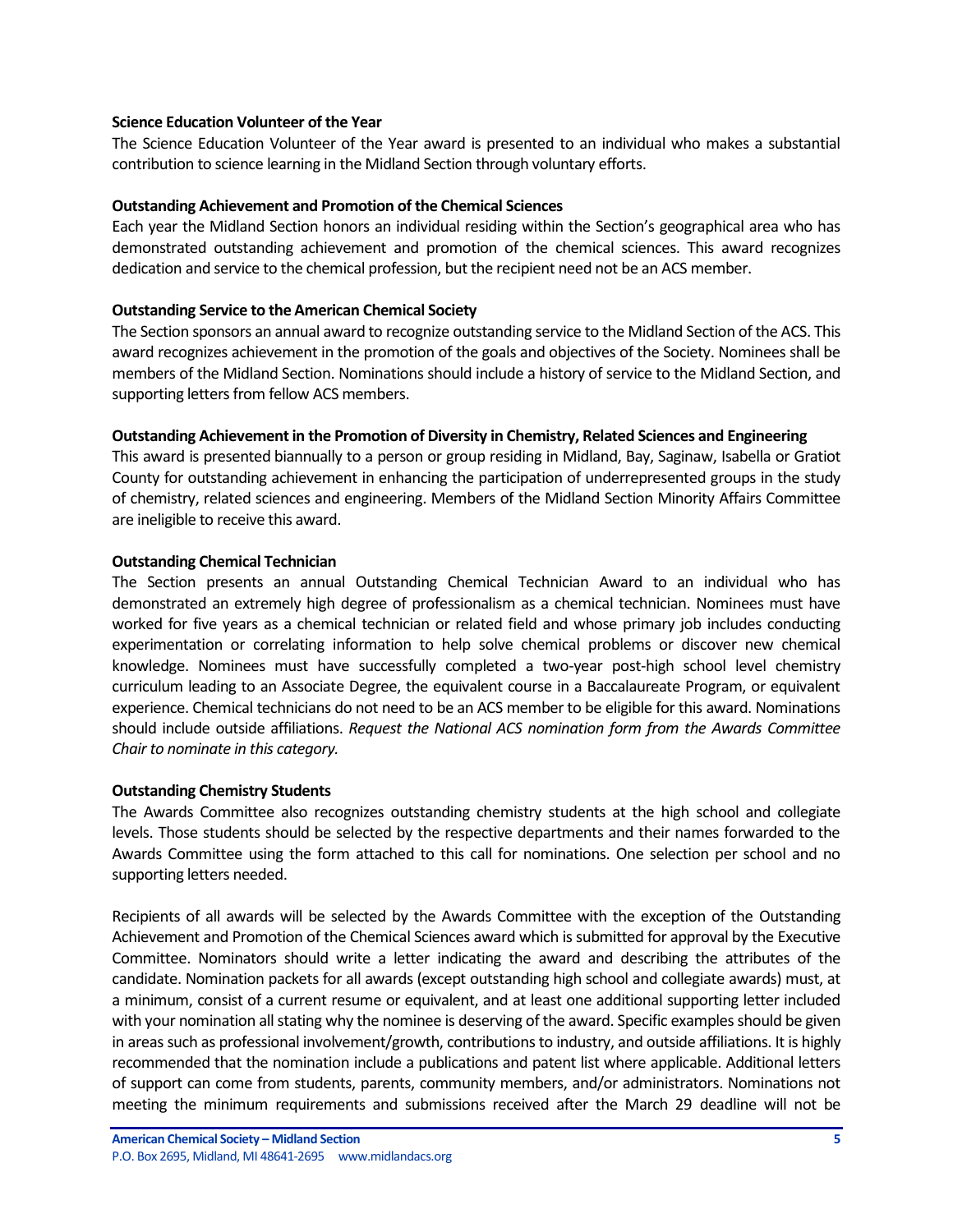considered. The deadline for nominations is March 29, 2013. Mail or Fax submissions are acceptable; *electronic (e-mail) submissions are preferred*. All submissions must be accompanied by the name, position, address and phone number of the nominator.

Award recipients as well as Chemistry Olympiad winners and Fifty/Sixty Year ACS Members will be honored at the 2013 ACS Recognition Dinner on April 23.

The Awards Committee greatly appreciates the efforts involved in nominating someone and wishes to thank you for helping to recognize deserving educators in our section. Please pass this information along to anyone involved in our local science programs! For example nominations or more detail on any award, please contact Lauren Huffman.

*Electronic submissions are acceptable and preferred*, or via U.S. mail to:

Lauren M. Huffman ACS Awards Committee Chair, Midland Section The Dow Chemical Company Michigan Operations Building 1710, Lab 40 Midland, MI 48674 Phone: (989) 636-7371; Fax: (989) 638-6619 E-mail: **Imhuffman@dow.com o[r awards@midlandacs.org](mailto:awards@midlandacs.org)**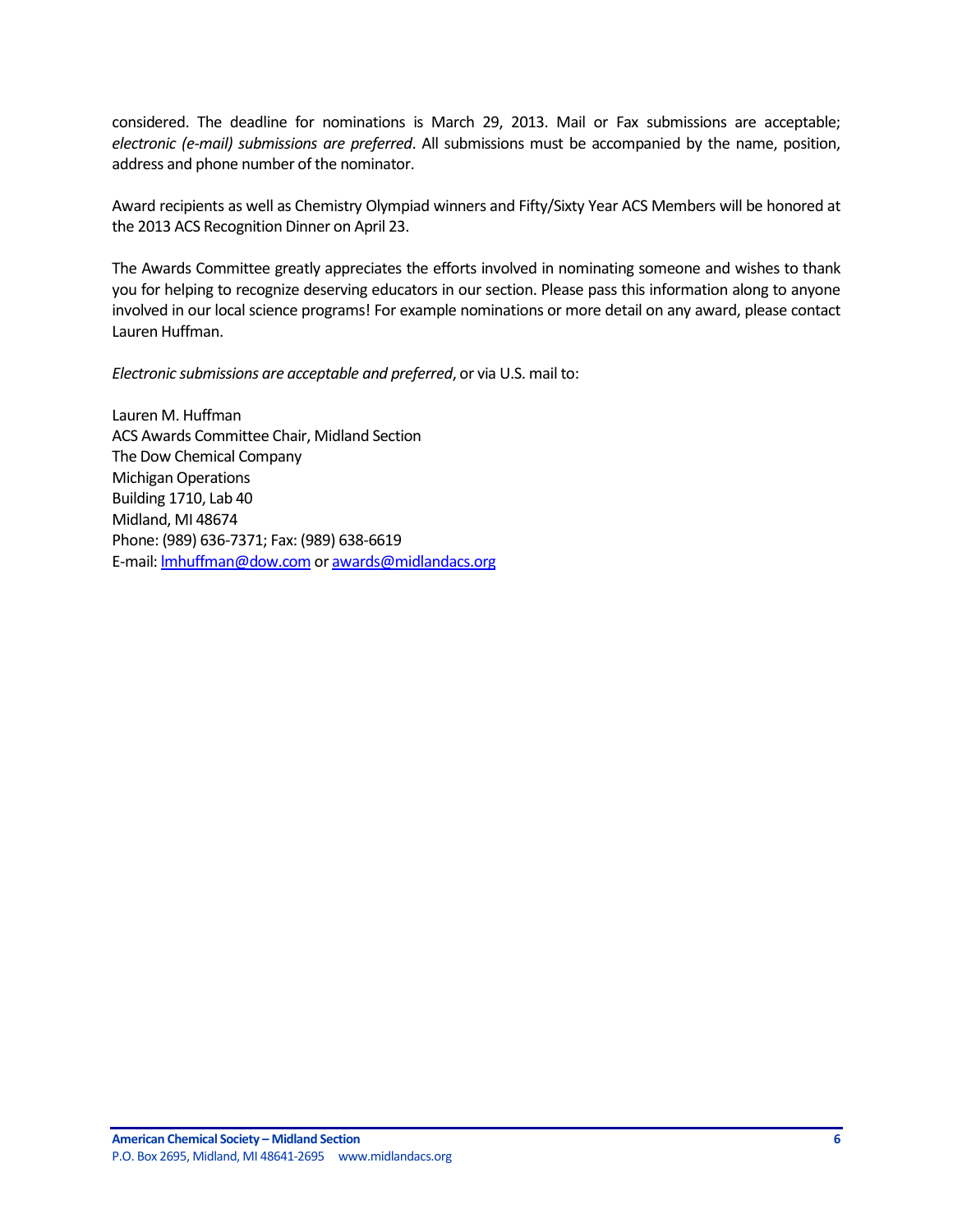

# **American Chemical Society – Midland Section**

### <span id="page-6-0"></span>**Previous Recipients of Midland Section ACS Awards**

#### **Elementary Level Science Education Middle Level Science Education High School Chemistry Teaching**

| 1992 | Karen Ziemelis                     | 1992 | Derrell Steffen            | 1989 | Robert Wallace        |
|------|------------------------------------|------|----------------------------|------|-----------------------|
| 1993 | Lela Wade                          | 1993 | Laurie Hepinstall          | 1990 | Gary Ronk             |
| 1994 | Constance A. Dullock               | 1994 | JoAnn Kraut                | 1991 | No Recipient          |
| 1995 | Joan Klopcic                       | 1995 | No Recipient               | 1992 | John Clark, Edn       |
| 1996 | Mark Hackbarth                     | 1996 | Barbara J. Bibbee          | 1993 | Mary Irons            |
| 1997 | Denise Koppleberger, Cheryl Ruthig | 1997 | Gary J. Johnson            | 1994 | Jo Ann Pelkki         |
| 1998 | Barbara McGivern                   | 1998 | No Recipient               | 1995 | No Recipient          |
| 1999 | John Clark                         | 1999 | No Recipient               | 1996 | Sandra Schafer        |
| 2000 | Sue Burtch, Robin Harshman-Rogers, | 2000 | No Recipient               | 1997 | Mary Fredell          |
|      | Vicki Richard, Clare Jorgensen     | 2001 | No Recipient               | 1998 | Dale Ressler          |
| 2001 | Cathy Egerer, Amy Hindbaugh-Marr   | 2002 | Joel Mikusko               | 1999 | Robert Enszer         |
| 2002 | Maureen Becker                     | 2003 | No Recipient               | 2000 | Steven Kelly          |
| 2003 | Leon Katzinger                     | 2004 | <b>Christine Brillhart</b> | 2001 | <b>William Stokes</b> |
| 2004 | Joan Roels                         | 2005 | No Recipient               | 2002 | Robert Hansen         |
| 2005 | <b>Curt Moses</b>                  | 2006 | <b>Matthew Miller</b>      | 2003 | No Recipient          |
| 2006 | Robin Allen                        | 2007 | John Hoving                | 2004 | Doug Grezesza         |
| 2007 | Diane Huckins                      | 2008 | Mark Koschmann             | 2005 | Pamela Thomp          |
| 2008 | Rachel Pappas                      | 2009 | Carla Piazza               | 2006 | Daniel Sealy          |
| 2009 | No Recipient                       | 2010 | Melinda Coyle              | 2007 | No Recipient          |
| 2010 | No Recipient                       | 2011 | Jennifer Lenon             | 2008 | No Recipient          |
| 2011 | Beth Quimby                        | 2012 | Jayme Swanson              | 2009 | Nancy Vossen          |
| 2012 | No Recipient                       |      |                            | 2010 | Sandra Schafer        |

| 1992 | Derrell Steffen       | 1989 | Robert Wallace             |
|------|-----------------------|------|----------------------------|
| 1993 | Laurie Hepinstall     | 1990 | Gary Ronk                  |
| 1994 | JoAnn Kraut           | 1991 | No Recipient               |
| 1995 | No Recipient          | 1992 | John Clark, Edna Konwinski |
| 1996 | Barbara J. Bibbee     | 1993 | Mary Irons                 |
| 1997 | Gary J. Johnson       | 1994 | Jo Ann Pelkki              |
| 1998 | No Recipient          | 1995 | No Recipient               |
| 1999 | No Recipient          | 1996 | Sandra Schafer             |
| 2000 | No Recipient          | 1997 | Mary Fredell               |
| 2001 | No Recipient          | 1998 | Dale Ressler               |
| 2002 | Joel Mikusko          | 1999 | <b>Robert Enszer</b>       |
| 2003 | No Recipient          | 2000 | Steven Kelly               |
| 2004 | Christine Brillhart   | 2001 | <b>William Stokes</b>      |
| 2005 | No Recipient          | 2002 | Robert Hansen              |
| 2006 | <b>Matthew Miller</b> | 2003 | No Recipient               |
| 2007 | John Hoving           | 2004 | Doug Grezeszak             |
| 2008 | Mark Koschmann        | 2005 | Pamela Thompson            |
| 2009 | Carla Piazza          | 2006 | Daniel Sealy               |
| 2010 | Melinda Coyle         | 2007 | No Recipient               |
| 2011 | Jennifer Lenon        | 2008 | No Recipient               |
| 2012 | Jayme Swanson         | 2009 | Nancy Vossen               |
|      |                       | 2010 | Sandra Schafer             |
|      |                       | 2011 | David Allan                |
|      |                       | 2012 | David Bruessow             |

### **College Chemistry Teaching**

| Joan Sabourin            | 2001 | Sandra Smith       |
|--------------------------|------|--------------------|
| <b>Bob Howell</b>        | 2002 | Margaret Hill      |
| Robert Kohrman           | 2003 | Dale Meier         |
| Scott Hill               | 2004 | Katherine Blystone |
| Ajit Sharma              | 2005 | Ronald Sharp       |
| Laura Voseipka           | 2006 | Arthur G. Smith    |
| George Eastland          | 2007 | Cynthia N. Peck    |
| <b>Martin Spartz</b>     | 2008 | No Recipient       |
| <b>Philip Squattrito</b> | 2009 | No Recipient       |
| Thomas Delia             | 2010 | Anton Jenson       |
| Steven Keinath           | 2011 | No Recipient       |
| James Hutchison          | 2012 | David S. Karpovich |
|                          |      |                    |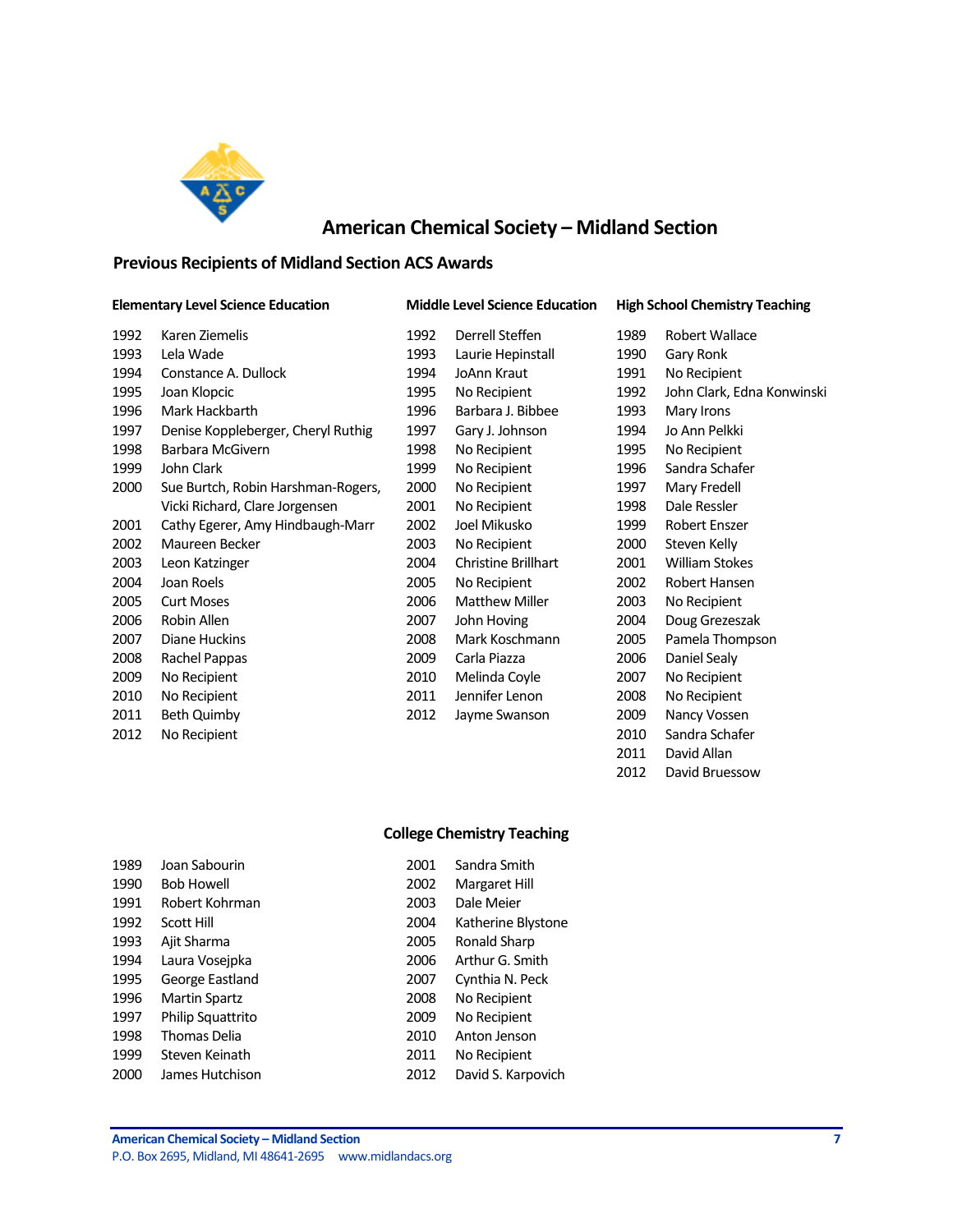### **Science Education Volunteer**

| 1992 | Gregg Young       | 1999 | William Albe    | 2007 | Teri Bickmore          |
|------|-------------------|------|-----------------|------|------------------------|
| 1993 | Peter Bonk        | 2000 | Karol Childs    |      | <b>Cal Goeders</b>     |
| 1994 | Peter Moehs       | 2001 | Donald Petersen | 2008 | <b>Tim Drier</b>       |
| 1995 | Gretchen Kohl     | 2002 | Joan McMahon    | 2009 | Dave Stickles          |
| 1996 | John Blizzard     | 2003 | John Blizzard   | 2010 | Lisa Thackery          |
|      | Richard Van Effen | 2004 | Jan Zanyk       | 2011 | Charles & Barbara Roth |
| 1997 | Marvin Tegen      | 2005 | Eldon Graham    | 2012 | Estelle Lebeau         |
| 1998 | Carlton Bever     | 2006 | Tom Chamberlin  |      |                        |

### **Outstanding Achievement in the Promotion of Diversity in Chemistry, Related Sciences, and Engineering** (Awarded every other year)

| 2002 | George Gant, Richard Stringfield | 2008 | Sandra Parker             |
|------|----------------------------------|------|---------------------------|
|      | 2004 Smallwood Holoman, Jr.      |      | 2010 Theophilus Leapheart |
|      | 2006 Joan Sabourin               |      | 2012 Linneaus Dorman      |

### **Outstanding Chemical Technician**

| 1997 | Connie J. Murphy | 2004 | Sherry Allen              | 2011 | Amy Tesolin-Gee |
|------|------------------|------|---------------------------|------|-----------------|
| 1998 | David Stickles   | 2005 | <b>Bill Rievert</b>       | 2012 | Amber Wallace   |
| 1999 | Ronald L. Good   | 2006 | Margo McIvor              |      |                 |
| 2000 | Kurt A. Bell     | 2007 | Debbie Bailey             |      |                 |
| 2001 | Gordon R. Roof   | 2008 | Sue Perz                  |      |                 |
| 2002 | Cynthia J. Gould | 2009 | Diana Deese               |      |                 |
| 2003 | Robert Krystosek | 2010 | No Recipient-Spring Award |      |                 |

### **Outstanding Achievement and Promotion of the Chemical Sciences**

| 1976 | Dr. Turner Alfrey, Jr.   | 1990 | Dr. Joseph E. Dunbar   | 2004 | Herbert D. (Ted) Doan      |
|------|--------------------------|------|------------------------|------|----------------------------|
| 1977 | Dr. Etcyl H. Blair       | 1991 | Dr. Thomas H. Lane     | 2005 | Dr. Michael J. Owen        |
| 1978 | Dr. David C. Young       | 1992 | Dr. Donald A. Tomalia  | 2006 | Dr. Robert E. Kohrman      |
| 1979 | Dr. Vernon A. Stenger    | 1993 | Dr. Dale J. Meier      | 2007 | Dr. Petar R. Dvornic       |
| 1980 | Dr. Daniel R. Stull      | 1994 | Dr. Philip T. Delassus | 2008 | Dr. Jack Kruper            |
| 1981 | Dr. Bob A. Howell        | 1995 | Dr. Duane B. Priddy    | 2009 | No Recipient               |
| 1982 | Dr. Wendell L. Dilling   | 1996 | Dr. Hans G. Elias      | 2010 | No Recipient-Spring Awards |
| 1983 | Dr. Donald R. Weyenberg  | 1997 | Dr. Ludo K. Frevel     | 2011 | Dr. James Falender         |
| 1984 | Dr. Edwin P. Plueddemann | 1998 | Dr. Patrick B. Smith   | 2012 | No Recipient               |
| 1985 | Dr. Raymond P. Boyer     | 1999 | Dr. David E. Henton    |      |                            |
| 1986 | Stanley P. Klesney       | 2000 | Dr. Steven J. Martin   |      |                            |
| 1987 | Dr. Warren B. Crummett   | 2001 | Dr. Edwin C. Steiner   |      |                            |
| 1988 | Dr. A. Lee Smith         | 2002 | Dr. Thomas J. Delia    |      |                            |
| 1989 | Dr. Do Ik Lee            | 2003 | Dr. Robert M. Nowak    |      |                            |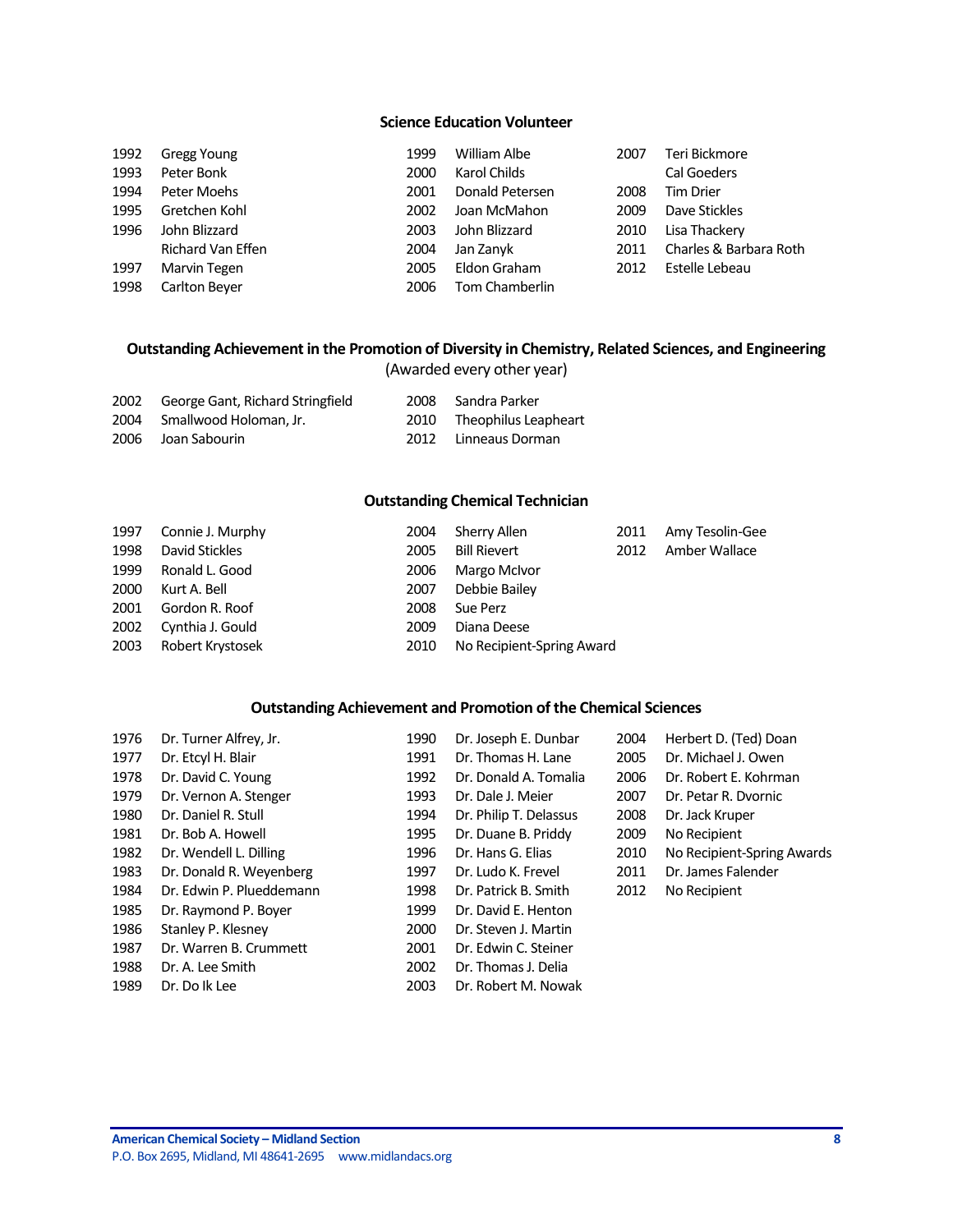# **Outstanding Service to the American Chemical Society**

| 1989 | Dr. David C. Young     | 2000 | Dr. Peter & Dr. Patricia Dreyfuss | 2011 | No Recipient |
|------|------------------------|------|-----------------------------------|------|--------------|
| 1990 | Dr. Linneaus C. Dorman | 2001 | Dr. George W. Eastland, Jr.       |      |              |
| 1991 | Dr. Donald R. Petersen | 2002 | Joan Sabourin                     |      |              |
| 1992 | Dr. Wendell L. Dilling | 2003 | John Blizzard                     |      |              |
| 1993 | Dr. Bob A. Howell      | 2004 | Dr. Steve Keinath                 |      |              |
| 1994 | Eldon L. Graham        | 2005 | Ann Birch                         |      |              |
| 1995 | Gretchen S. Kohl       | 2006 | Dr. Philip Squattrito             |      |              |
| 1996 | Fran K. Voci           | 2007 | David L. Stickles                 |      |              |
| 1997 | Dr. Thomas H. Lane     | 2008 | Connie Murphy                     |      |              |
| 1998 | Vicky S. Cobb          | 2009 | No Recipient                      |      |              |
| 1999 | Dr. Theodore E. Tabor  | 2010 | No Recipient-Spring Awards        |      |              |

### **Thomas H. Lane Science Education Award**

| 2009 | lan Harrier  |
|------|--------------|
| 2010 | No Recipient |

No Recipient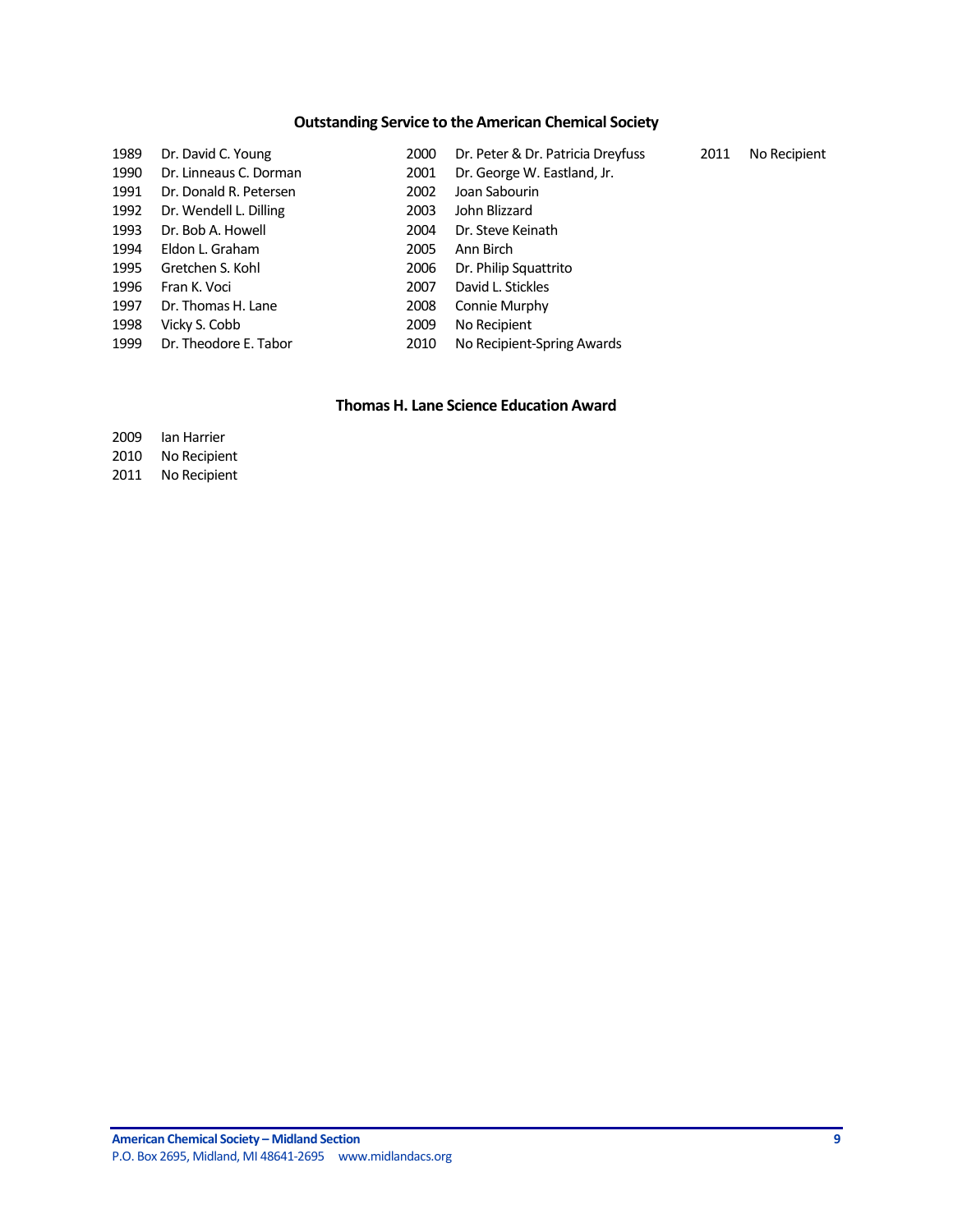

# **American Chemical Society – Midland Section**

**Nomination Form for 2013 Outstanding High School/Collegiate Chemistry Student**

<span id="page-9-0"></span>

| (Indicate) (Please print legibly)                                                                   |
|-----------------------------------------------------------------------------------------------------|
|                                                                                                     |
|                                                                                                     |
|                                                                                                     |
| Student's career/postgraduate plans (if known):                                                     |
|                                                                                                     |
|                                                                                                     |
| Please return this form to the following address no later than March 29, 2013:<br>Lauren M. Huffman |
| ACS Awards Committee Chair, Midland Section                                                         |
| The Dow Chemical Company<br><b>Michigan Operations</b>                                              |
| Building 1710, Lab 40                                                                               |
| Midland, MI 48674                                                                                   |
| Phone: (989) 636-7371; Fax: (989) 638-6619                                                          |
| E-mail: Imhuffman@dow.com                                                                           |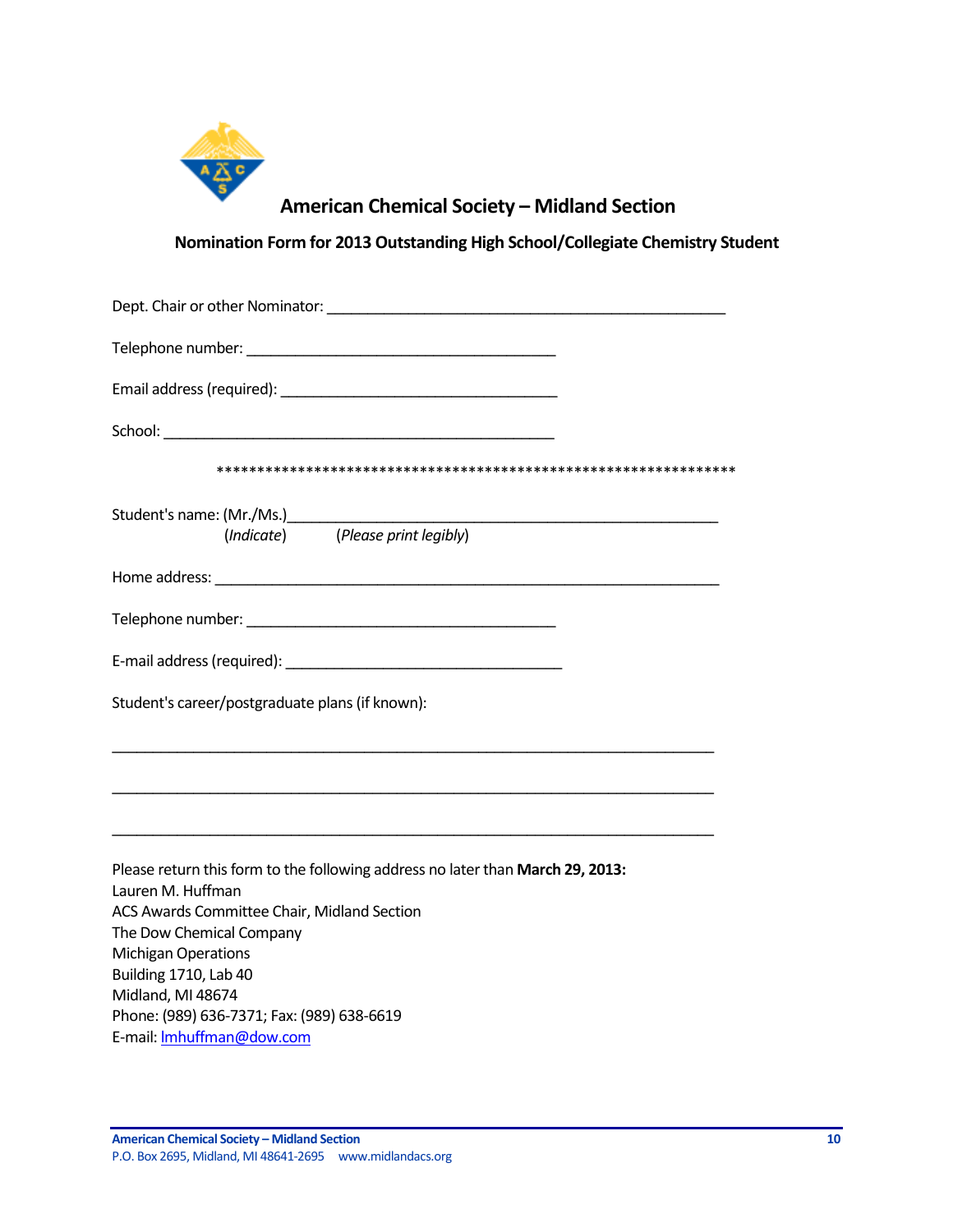# <span id="page-10-0"></span>**ACS National Awards**

[ACS Award for Achievement in Research for the Teaching and Learning of Chemistry](http://portal.acs.org/portal/PublicWebSite/funding/awards/national/bytopic/CTP_004484) [ACS Award for Affordable Green Chemistry](http://portal.acs.org/portal/PublicWebSite/funding/awards/national/bytopic/CTP_004487) [ACS Award for Computers in Chemical and Pharmaceutical Research](http://portal.acs.org/portal/PublicWebSite/funding/awards/national/bytopic/CTP_004503) [ACS Award for Creative Advances in Environmental Science and Technology](http://portal.acs.org/portal/PublicWebSite/funding/awards/national/bytopic/CTP_004504) [ACS Award for Creative Invention](http://portal.acs.org/portal/PublicWebSite/funding/awards/national/bytopic/CTP_004506) [ACS Award for Creative Research and Applications of Iodine Chemistry](https://wcmscontrib.acs.org/PublicWebSite/funding/awards/national/bytopic/CTP_004507) [ACS Award for Creative Work in Fluorine Chemistry](http://portal.acs.org/portal/PublicWebSite/funding/awards/national/bytopic/CTP_004505) [ACS Award for Creative Work in Synthetic Organic Chemistry](http://portal.acs.org/portal/PublicWebSite/funding/awards/national/bytopic/CTP_004508) [ACS Award for Distinguished Service in the Advancement of Inorganic Chemistry](http://portal.acs.org/portal/PublicWebSite/funding/awards/national/bytopic/CTP_004486) [ACS Award for Encouraging Disadvantaged Students into Careers in the Chemical Sciences](http://portal.acs.org/portal/PublicWebSite/funding/awards/national/bytopic/CTP_004509) [ACS Award for Encouraging Women into Careers in the Chemical Sciences](http://portal.acs.org/portal/PublicWebSite/funding/awards/national/bytopic/CTP_004517) [ACS Award for Research at an Undergraduate Institution](http://portal.acs.org/portal/PublicWebSite/funding/awards/national/bytopic/CTP_004549) [ACS Award for Team Innovation](http://portal.acs.org/portal/PublicWebSite/funding/awards/national/bytopic/CTP_004554) [ACS Award in Analytical Chemistry](http://portal.acs.org/portal/PublicWebSite/funding/awards/national/bytopic/CTP_004492) [ACS Award in Applied Polymer Science](http://portal.acs.org/portal/PublicWebSite/funding/awards/national/bytopic/CTP_004493) [ACS Award in Chromatography](http://portal.acs.org/portal/PublicWebSite/funding/awards/national/bytopic/CTP_004500) [ACS Award in Colloid and Surface Chemistry](http://portal.acs.org/portal/PublicWebSite/funding/awards/national/bytopic/CTP_004502) [ACS Award in Industrial Chemistry](http://portal.acs.org/portal/PublicWebSite/funding/awards/national/bytopic/CTP_004531) [ACS Award in Inorganic Chemistry](http://portal.acs.org/portal/PublicWebSite/funding/awards/national/bytopic/CTP_004532) [ACS Award in Organometallic Chemistry](http://portal.acs.org/portal/PublicWebSite/funding/awards/national/bytopic/CTP_004542) [ACS Award in Polymer Chemistry](http://portal.acs.org/portal/PublicWebSite/funding/awards/national/bytopic/CTP_004544) [ACS Award in Pure Chemistry](http://portal.acs.org/portal/PublicWebSite/funding/awards/national/bytopic/CTP_004546) [ACS Award in Separations Science and Technology](http://portal.acs.org/portal/PublicWebSite/funding/awards/national/bytopic/CTP_004552) [ACS Award in the Chemistry of Materials](http://portal.acs.org/portal/PublicWebSite/funding/awards/national/bytopic/CTP_004499) [ACS Award in Theoretical Chemistry](http://portal.acs.org/portal/PublicWebSite/funding/awards/national/bytopic/CTP_004555) [Award for Volunteer Service to the American Chemical Society](http://portal.acs.org/portal/PublicWebSite/funding/awards/national/bytopic/CTP_004556) [Roger Adams Award in Organic Chemistry](http://portal.acs.org/portal/acs/corg/content?_nfpb=true&_pageLabel=PP_ARTICLEMAIN&node_id=1319&content_id=CTP_004550&use_sec=true&sec_url_var=region1&__uuid=1e76bebf-2a77-403a-b47b-1dbd8d8c2adc) [Arthur W. Adamson Award for Distinguished Service in the Advancement of Surface Chemistry](http://portal.acs.org/portal/acs/corg/content?_nfpb=true&_pageLabel=PP_ARTICLEMAIN&node_id=1319&content_id=CTP_004550&use_sec=true&sec_url_var=region1&__uuid=1e76bebf-2a77-403a-b47b-1dbd8d8c2adc) [Alfred Bader Award in Bioinorganic or Bioorganic Chemistry](http://portal.acs.org/portal/PublicWebSite/funding/awards/national/bytopic/CTP_004490) [Earle B. Barnes Award for Leadership in Chemical Research Management](http://portal.acs.org/portal/PublicWebSite/funding/awards/national/bytopic/CTP_004512) [Ronald Breslow Award for Achievement in Biomimetic Chemistry](http://portal.acs.org/portal/PublicWebSite/funding/awards/national/bytopic/CTP_004551) [Herbert C. Brown Award for Creative Research in Synthetic Methods](http://portal.acs.org/portal/PublicWebSite/funding/awards/national/bytopic/CTP_004530) [James Bryant Conant Award in High School Chemistry Teaching](http://portal.acs.org/portal/PublicWebSite/funding/awards/national/bytopic/CTP_004535) [Arthur C. Cope Award](http://portal.acs.org/portal/PublicWebSite/funding/awards/national/bytopic/CTP_004495) (Organic Chemistry) [Arthur C. Cope Scholar Awards](http://portal.acs.org/portal/PublicWebSite/funding/awards/national/bytopic/CTP_004496) [Elias J. Corey Award for Outstanding Original Contribution in Organic Synthesis by a Young Investigator](http://portal.acs.org/portal/PublicWebSite/funding/awards/national/bytopic/CTP_004516) [F. Albert Cotton Award in Synthetic Inorganic Chemistry](http://portal.acs.org/portal/PublicWebSite/funding/awards/national/bytopic/CTP_004489) [Peter Debye Award in Physical Chemistry](http://portal.acs.org/portal/PublicWebSite/funding/awards/national/bytopic/CTP_004543) [Frank H. Field and Joe L. Franklin Award for Outstanding Achievement in Mass Spectrometry](http://portal.acs.org/portal/PublicWebSite/funding/awards/national/bytopic/CTP_004522) [Francis P. Garvan -](http://portal.acs.org/portal/PublicWebSite/funding/awards/national/bytopic/CTP_004521) John M. Olin Medal (service to chemistry by women chemists) James T. Grady - [James H. Stack Award for Interpreting Chemistry for the Public](http://portal.acs.org/portal/PublicWebSite/funding/awards/national/bytopic/CTP_004537) [Ernest Guenther Award in the Chemistry of Natural Products](http://portal.acs.org/portal/PublicWebSite/funding/awards/national/bytopic/CTP_004519) [E. B. Hershberg Award for Important Discoveries in Medicinally Active Substances](http://portal.acs.org/portal/acs/corg/content?_nfpb=true&_pageLabel=PP_ARTICLEMAIN&node_id=1319&content_id=CTP_004515&use_sec=true&sec_url_var=region1&__uuid=d07f8b4e-40a9-4f0b-9788-59ce80a26692) [Joel Henry Hildebrand Award in the Theoretical and Experimental Chemistry of Liquids](http://portal.acs.org/portal/acs/corg/content?_nfpb=true&_pageLabel=PP_ARTICLEMAIN&node_id=1319&content_id=CTP_004515&use_sec=true&sec_url_var=region1&__uuid=d07f8b4e-40a9-4f0b-9788-59ce80a26692) [Ipatieff Prize](http://portal.acs.org/portal/acs/corg/content?_nfpb=true&_pageLabel=PP_ARTICLEMAIN&node_id=1319&content_id=CTP_004533&use_sec=true&sec_url_var=region1&__uuid=05590309-7c28-4866-8546-97d5ad4f0ccf)

[Ralph F. Hirschmann Award in Peptide Chemistry](http://portal.acs.org/portal/PublicWebSite/funding/awards/national/bytopic/CTP_004547)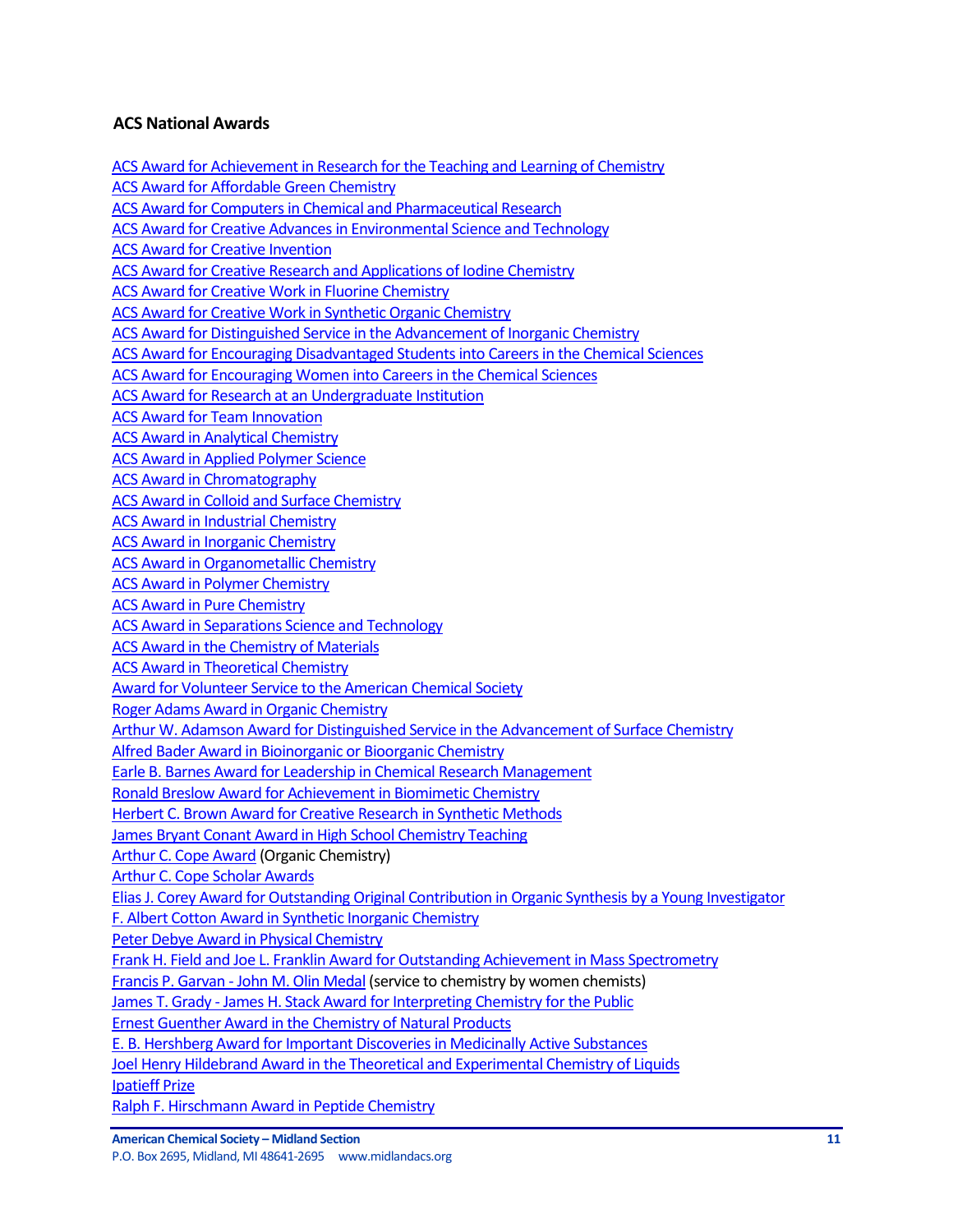[E. V. Murphree Award in Industrial and Engineering Chemistry](http://portal.acs.org/portal/PublicWebSite/funding/awards/national/bytopic/CTP_004520) [Nobel Laureate Signature Award for Graduate Education in Chemistry](http://portal.acs.org/portal/PublicWebSite/funding/awards/national/bytopic/CTP_004541) [James Flack Norris Award in Physical Organic](http://portal.acs.org/portal/PublicWebSite/funding/awards/national/bytopic/CTP_004536) Chemistry [George A. Olah Award in Hydrocarbon or Petroleum Chemistry](http://portal.acs.org/portal/PublicWebSite/funding/awards/national/bytopic/CTP_004526) [George C. Pimentel Award in Chemical Education](http://portal.acs.org/portal/PublicWebSite/funding/awards/national/bytopic/CTP_004528) [Priestley Medal](http://portal.acs.org/portal/PublicWebSite/funding/awards/national/bytopic/CTP_004545) (distinguished services to chemistry) [Glenn T. Seaborg Award for Nuclear Chemistry](http://portal.acs.org/portal/PublicWebSite/funding/awards/national/bytopic/CTP_004529) [Gabor A. Somorjai Award for Creative Research in Catalysis](http://portal.acs.org/portal/PublicWebSite/funding/awards/national/bytopic/CTP_004525) [E. Bright Wilson Award in Spectroscopy](http://portal.acs.org/portal/PublicWebSite/funding/awards/national/bytopic/CTP_004511) [The Ahmed Zewail Award in Ultrafast Science and Technology](http://portal.acs.org/portal/PublicWebSite/funding/awards/national/bytopic/CTP_004488) [Recognizing our Heroes of Chemistry](http://portal.acs.org/portal/acs/corg/content?_nfpb=true&_pageLabel=PP_SUPERARTICLE&node_id=1460&use_sec=false&sec_url_var=region1&__uuid=ef48cc7f-c3de-434e-8167-b3a7330575ad)

Criteria and deadlines for the National ACS awards and other grants and considerations can be found at: [http://webapps.acs.org/findawards/detail.jsp?ContentId=CNBP\\_022409](http://webapps.acs.org/findawards/detail.jsp?ContentId=CNBP_022409)

# <span id="page-11-0"></span>**APPLY NOW for an ACS Scholarship Through the Midland Area Community Foundation** *Gina Malczewski, Past Chair*

The Local Section supports \$1000 scholarships to qualified area students who wish to pursue education in the chemical sciences. The ACS Scholarship is described at: [http://www.midlandfoundation.org/scholarship](http://www.midlandfoundation.org/scholarship-search/2012/8/31/midland-section-american-chemical-society-scholarship-1000.html)[search/2012/8/31/midland-section-american-chemical-society-scholarship-1000.html](http://www.midlandfoundation.org/scholarship-search/2012/8/31/midland-section-american-chemical-society-scholarship-1000.html)

Some of the requirements are:

- Applicant must be entering sophomore, junior or senior year in a chemical field (examples: chemistry, biochemistry, environmental chemistry, medicinal chemistry, chemical engineering).
- Applicant must be a resident of Midland, Bay, Saginaw, Isabella, or Gratiot Counties who attends a college in one of those counties.
- Other information required is described at: [http://www.midlandfoundation.org/scholarship](http://www.midlandfoundation.org/scholarship-guidelines/)[guidelines/](http://www.midlandfoundation.org/scholarship-guidelines/)
- Scholarships are based on academic achievement and the candidate's potential for making a contribution to the chemical sciences.
- e-application due Friday, March 1, 2013.

MULTIPLE scholarships are available: Apply now!

# <span id="page-11-1"></span>**National ACS Scholarships, Climate Science Kits, and 2013 Flame Challenge** *National ACS*

Tell high school counselors and students: Apply by March 1 for Minority Scholarships in Chemistry. African American, American Indian and Hispanic students planning to major in a chemistry-related field can apply for scholarships of \$2,500–\$5,000 per year through the ACS Scholars program. Apply by March 1 at [www.acs.org/scholars.](http://t.congressweb.com/l/?UGIGHEFDQHOMIAN)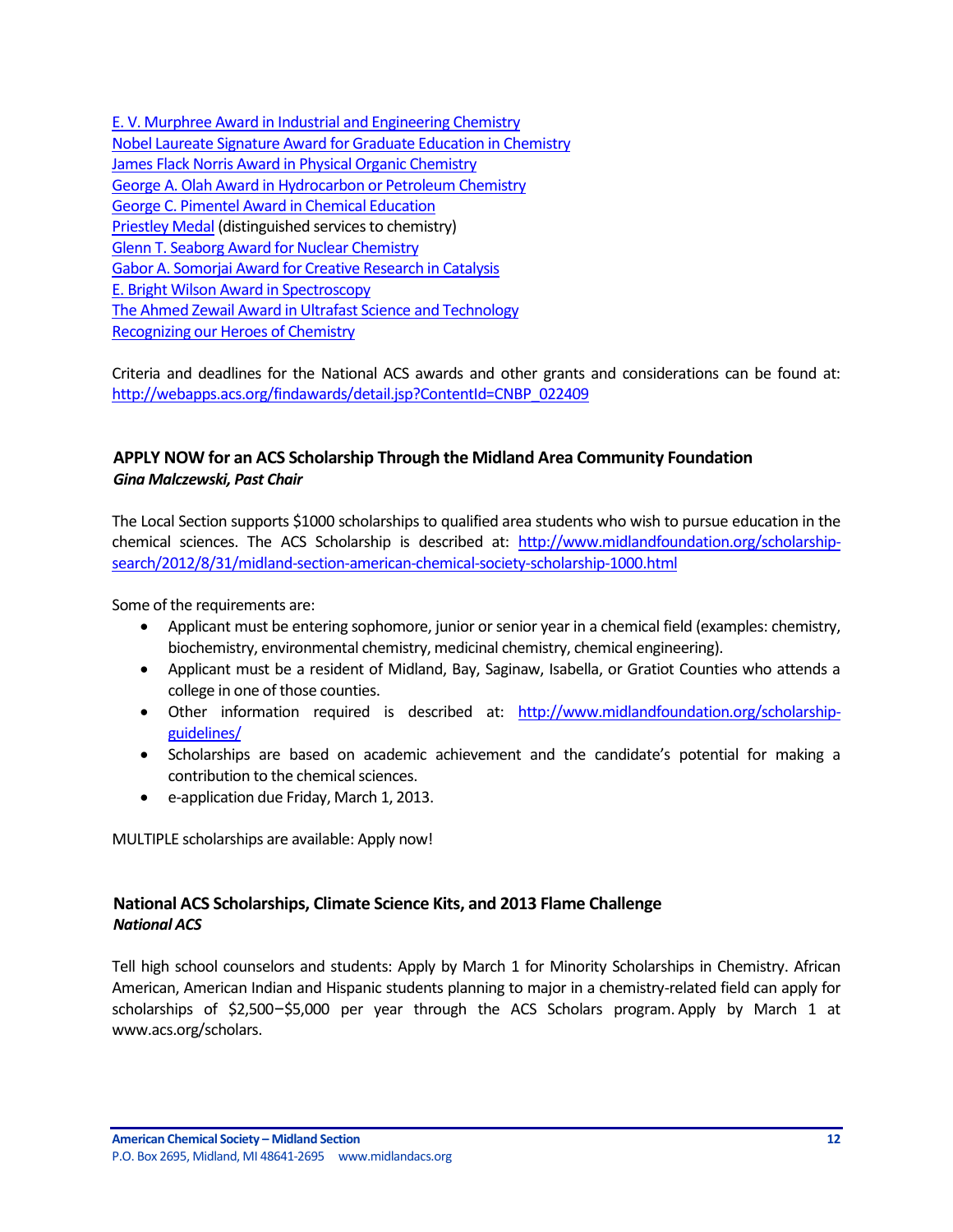### **Considering Teaching as a Second Career? ACS Scholarships Available**

Th[e ACS-Hach Second Career Teacher Scholarship](http://t.congressweb.com/l/?UGIGHEFDQHFAJTC) is awarded to professionals in the chemistry field pursuing a Master's degree in education or becoming certified as a chemistry/science teacher. Up to \$6,000 per year. Apply by April 1 a[t www.acs.org/hach.](http://t.congressweb.com/l/?UGIGHEFDQHFBVSW)

### **Know Any Chemistry Undergrad Students Interested in Teaching? This Will Help:**

The [ACS-Hach Land Grant Undergraduate Scholarship](http://t.congressweb.com/l/?UGIGHEFDQHFNWTZ) is awarded to undergraduate chemistry majors who attend one of ou[r 72 partner institutions](http://t.congressweb.com/l/?UGIGHEFDQHJPSUG) and are interested in teaching high school chemistry. Scholars receive \$6,000 per academic year for up to six years. Contact the [partner institution](http://t.congressweb.com/l/?UGIGHEFDQHJPGKG) for application and renewal details: [www.acs.org/hach.](http://t.congressweb.com/l/?UGIGHEFDQHHPLHE)

### **ACS-Hach High School Chemistry Grants for School Teachers in Your Community**

Grants of up to \$1,500 are available to chemistry teachers with innovative ideas that transform classroom learning. Apply by April 1 a[t www.acs.org/hach.](http://t.congressweb.com/l/?UGIGHEFDQHOGXQM)

### **Educate Your Community on Climate Science**

Grants of up to \$3000 are available to ACS Local Sections and Divisions for proposing and implementing innovative ways to use the ACS Climate Science Toolkit to engage a variety of audiences in dialogue on issues of climate science. Up to 15 grants will be made in 2013. Proposals are due March 8. Awards will be announced April 7 at the ACS Spring Meeting in New Orleans.

### **2013 Flame Challenge**

"What is time?" That's the question for this year's [Flame Challenge,](http://t.congressweb.com/l/?UGIGHEFDQHFAULH) an international contest sponsored in part by ACS that asks scientists to communicate complex science in ways that interest and inform an 11-year-old. Don't let the chemistry perspective go missing! Apply by March 1.

### <span id="page-12-0"></span>**Experienced a Recent Job Separation?** *Michelle Cummings, Chair-Elect*

The Midland Section would like to assist our members who recently experienced a job separation. There are several resources available to you as members found on the National ACS website (www.acs.org; careers). A team of volunteer ACS experts are standing by to assist you via e-mail and/or phone with almost any career questions you might have:

- Résumé preparation
- Job search strategies
- Interviewing techniques
- Making a career transition
- Salary negotiation techniques
- $\bullet$  And more ...

To ensure that you receive the most up-to-date information, please take the opportunity to update your contact information on www.acs.org.

A trained, local ACS Career Consultant, Gerard Nowaczyk (gerard.s.nowaczyk@dowcorning.com ), is available for you to contact regarding your personal situation. The Local Section is pulling together a training class that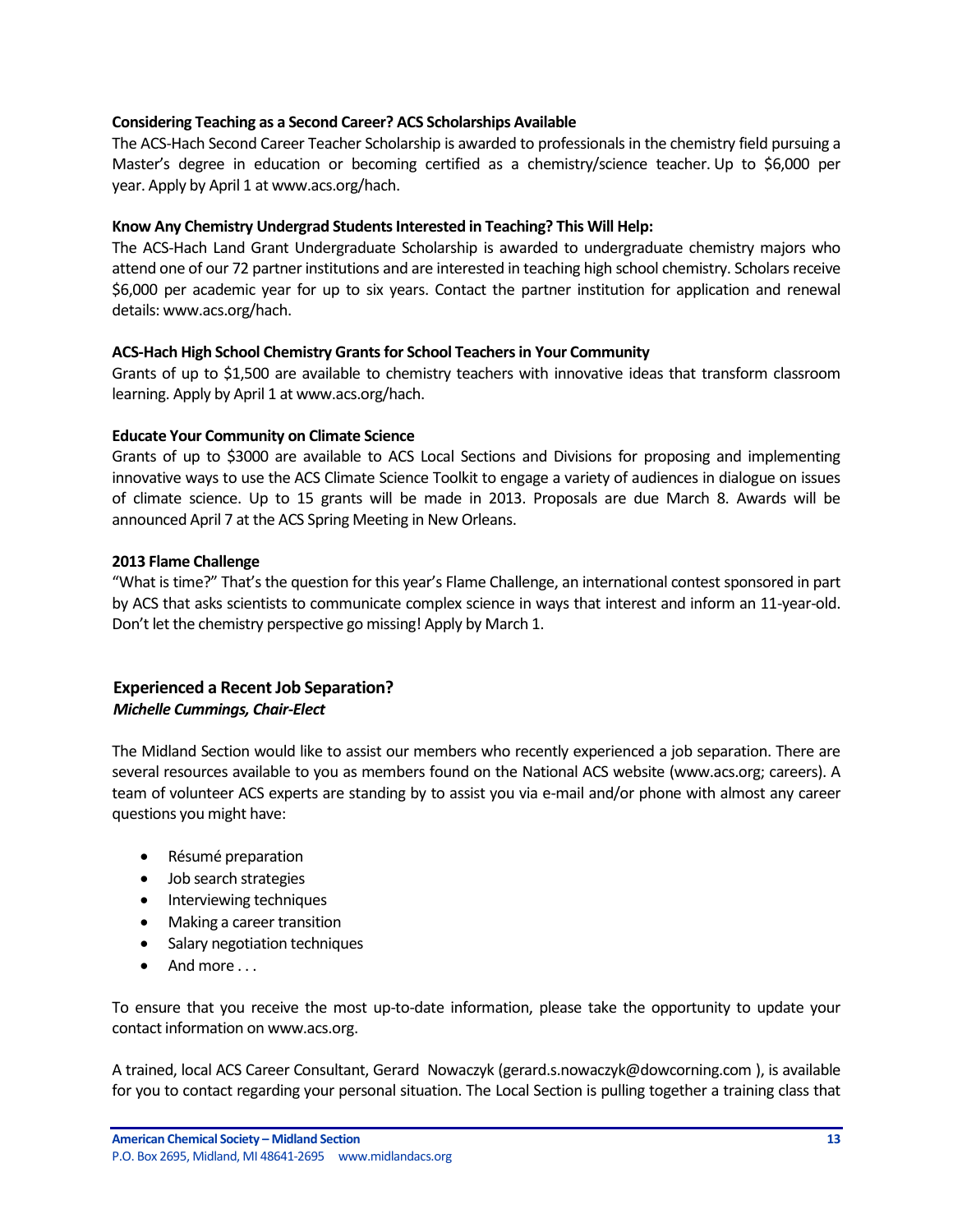will be open to you as ACS members that will also cover these aspects of career transition. Look for updates and more specifics in the next couple of months.

# <span id="page-13-0"></span>**Midland Section to Host 44th ACS Central Regional Meeting (CERM), May 2013** *Phil Squattrito, Meeting Chair*



The 44th Central Region Meeting (CERM2013) of the American Chemical Society will be held on May 15–17, 2013 on the campus of Central Michigan University in Mt. Pleasant, Michigan. The theme of the meeting is *"Building Blocks for a Sustainable World."*

Papers are requested for symposia covering chemical education, analytical, biological, computational, environmental, inorganic, organic, medicinal, physical, and polymer chemistry, and more.

Abstract submission is now open. Abstracts may be submitted online at [http://abstracts.acs.org.](http://abstracts.acs.org/) The deadline for abstract submission is March 20, 2013.

Technical program highlights will include poster sessions, undergraduate research symposia, a beer and wine making symposium with a related visit to a brewery, a silicon science symposium to celebrate the 150th anniversary of the discovery of organosilicon compounds and the 70th anniversary of Dow Corning Corporation, a sustainability symposium, materials-related (including nanotechnology) symposia, symposia about chemistry and global health, re-examining water fluoridation, also water-biogeochemistry, an exhibition showcasing the latest products and materials from a range of vendors, and technical and career workshops.

Special events will include chemistry related art and history exhibits (*"History of The Dow Chemical Company Plant in Mt. Pleasant - 1903–1930"* and *"Images of The Dow Chemical Company from the Brush of Arthur Knighton-Hammond,"* and *"History of the Midland ACS Section, 1919–2013"*) with an art reception, and plenary lectures highlighting the theme of sustainability with guest speakers including Dr. Martine Vermeulen, Dow Corning Global Manager of Product Safety and Regulatory Compliance (retired), and Dr. Kishor Wasan, Professor of Pharmaceutical Sciences at the University of British Columbia.

The Awards Banquet on Thursday night will feature presentation of the ACS Division of Chemical Education Regional Award for Excellence in High School Chemistry Teaching, the E. Ann Nalley Regional Award for Volunteer Service to ACS, and the Stanley C. Israel Regional Award for Advancing Diversity in the Chemical Sciences. The featured speaker will be Dr. Mary Kirchhoff, ACS Director of Education.

Advance registration for the meeting will end on April 19, 2013. Regular registration will continue through May 17, 2013. Please visit the CERM 2013 website [\(http://2013cerm.sites.acs.org/\)](http://2013cerm.sites.acs.org/) for registration and contact information, useful Web links, and up-to-date details on events as they become available.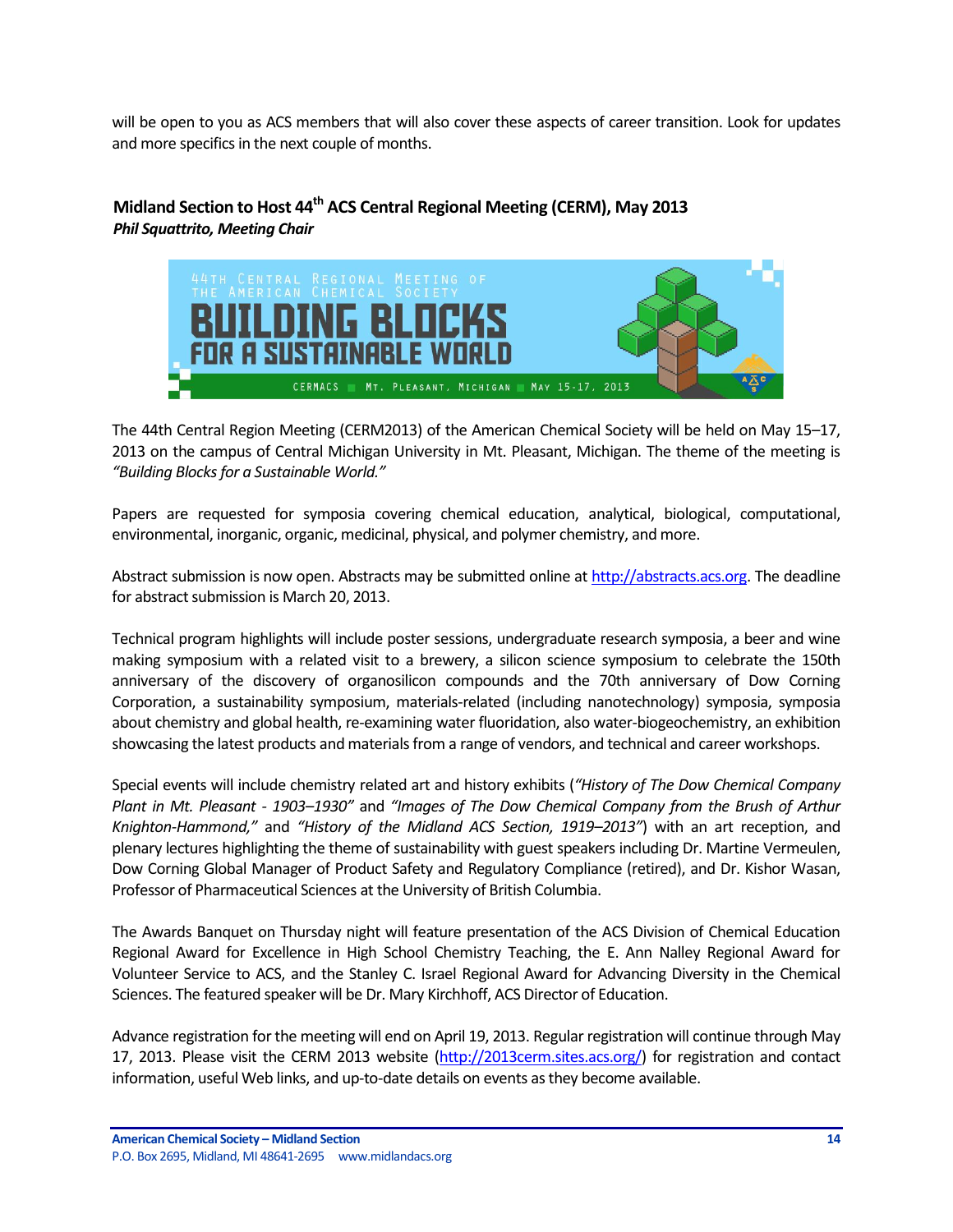# <span id="page-14-0"></span>**Bob Howell Receives 2012 NATAS Award for Outstanding Achievement** *Lauren Johnson, CMU Chemistry Department*

Professor Bob A. Howell of Central Michigan University is the 2012 recipient of the North American Thermal



Analysis Society (NATAS) award for outstanding achievement. This award recognizes distinguished achievement in the field of thermal analysis of generally wide interest and impact. This award represents the highest honor bestowed by the Society.

Professor Howell has long been active in the field of thermal analysis. His many contributions include demonstration of a clear understanding of the mode of degradation of vinylidene chloride barrier polymers (he is a recognized expert in this area) and the detection of the key event responsible for the degradation of general purpose polystyrene. The latter is particularly noteworthy.

The thermal degradation of polystyrene has been variously studied over the years. However, most studies were carried out as a function of increasing temperature or at high temperature (> 300°C). As a consequence, multiple products of decomposition and modes of degradation have been reported. Professor Howell was able to show that at 280°C polystyrene undergoes smooth degradation to evolve only styrene monomer. This reflects initial cleavage of a head-to-head unit present in the polymer mainchain as a consequence of polymerization termination by radical coupling. The macro radicals produced by this cleavage simply unzip to evolve styrene monomer. At high temperatures the decomposition is more complex – random chain scission, intramolecular chain transfer, and other processes occur so that more complex product mixtures (dimers, trimers, etc.) are formed. This observation now forms the basis for a method of recycling polystyrene.

Howell joined the faculty of the Department of Chemistry at Central Michigan University (CMU) in 1976. His research interests have included polymer-supported organoplatinum antitumor agents, permeation of gases in barrier plastic packaging, degradation/stabilization of vinylidene chloride copolymers, nitroxyl-mediated radical polymerization, stability of styrene polymers, development of polymer additives, and thermal methods of analysis. A current research focus is the development of non-halogen flame retardants based on renewable biosources.

Professor Howell was instrumental in the founding of the polymer science program at CMU and also was almost single-handedly responsible for the establishment of the thermal analysis lab at CMU. He has trained dozens of students, many of whom have gone on to prominent careers. His students have regularly presented papers at prominent professional meetings. Most of his publications contain students as coauthors.

Howell's work has been widely recognized. He is Fellow of both NATAS and the American Chemical Society (ACS). He has served both as president of NATAS and as chair of the Midland Section ACS. He is currently a member of the NATAS Executive Board and a councilor of the Midland Section ACS. He is also a member of several prominent ACS committees at the national level.

### <span id="page-14-1"></span>**MMI Announces 2013 TAVP Program and Visit Dates** *Steve Keinath, Director and TAVP Program Coordinator*

The Michigan Molecular Institute (MMI) is pleased to announce that Professor Kenneth Shull from Northwestern University will be the 2013 Turner Alfrey Visiting Professor (TAVP). His Northwestern website [\(http://shullgroup.northwestern.edu\)](http://shullgroup.northwestern.edu/) will give you a feel for his current R&D activities and interests, since the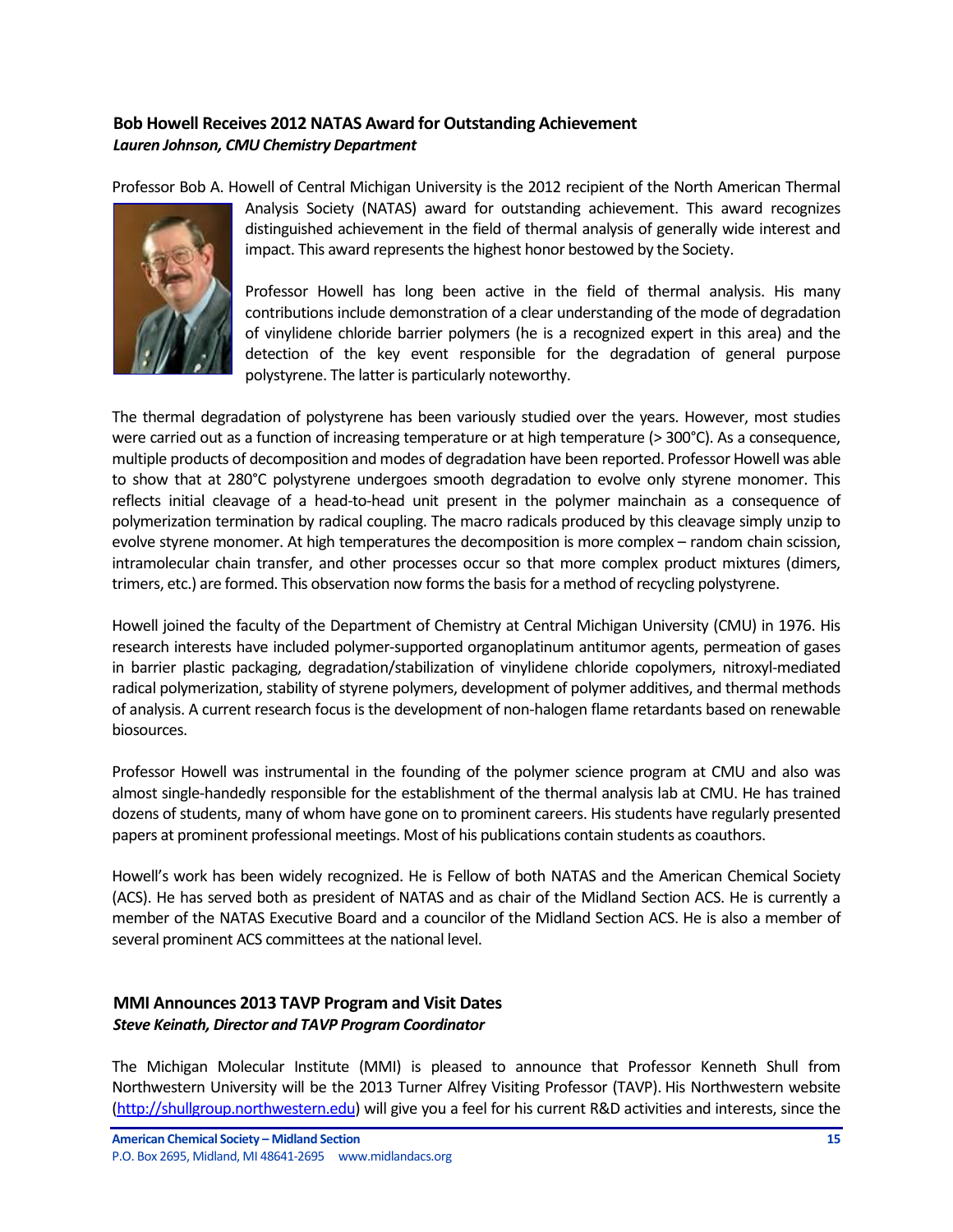specific details about Prof. Shull's TAVP course lecture topic and various stand-alone seminar topics aren't in hand yet.

Prof. Shull will be in residence at MMI from Monday, June 17, through Wednesday, June 26. The first week (June 17–21) will be the week in which he will give a series of five afternoon course lectures, plus make quick visits to MSU and SVSU, and participate in an opening reception at MMI, and a joint technical society evening dinner meeting (June 19). The second week (June 24–26) will be dedicated to full-day site visits to Dow, Dow Corning, and CMU. Please mark your calendars with the 2013 TAVP visit dates now, and stay tuned as more information becomes available.

## <span id="page-15-0"></span>**Drilling for Brine: The Dow Chemical Plant in Mount Pleasant 1903–1930** *Wendell Dilling, Director and Historian*

The Clarke Historical Library will open the exhibit, *Drilling for Brine: The Dow Chemical Plant in Mount Pleasant 1903–1930*, on February 11. The exhibit will run through the summer. Dr. Robert Kohrman, who curated the exhibit, will speak about it at 7:00 p.m. on the evening of March 13 in the Park Library Auditorium on the campus of Central Michigan University.

Although Dow Chemical's Midland operations are well known, the Clarke exhibit opening in February will tell the story of the Dow Chemical facilities in Mt. Pleasant. In 1903 Dow drilled brine wells and built a bromide plant in Mt. Pleasant. By early 1904, bromide was being shipped from Mt. Pleasant to Midland. In 1907 chemical operations in Mt. Pleasant expanded when Dow began to sell waste brine—which formerly had simply been dumped into the Chippewa River—to Robert Van Schaack. Van Schaack built a new "calcium" plant adjoining Dow's, where calcium chloride and sodium chloride were extracted from the brine. The Calcium plant operated until approximately 1918.

In the mid to late 1920s, a huge increase in the demand for bromide, spurred in part by "ethyl" gasoline which required bromide in its creation, led to the belief that 100 new brine wells might be drilled in Isabella County. Major new equipment was installed in the Dow Mt. Pleasant plant in 1929. Despite this, in 1930 the doors of the plant were closed.

In addition to documenting the history of Dow in Mt. Pleasant, the exhibit also celebrates the accomplishments of the American Chemical Society's Midland Section, which was organized in 1919, with the support of H.H. Dow. The Section has not only promoted the growth of science in mid-Michigan, but has also served as an important catalyst for promoting innovative education about the chemical sciences in schools and among the general public.

Dr. Robert Kohrman, who curated the exhibit, spent a 38 year career at Central Michigan University, serving as a member of the Chemistry Department faculty, chair of the Chemistry Department, Dean of the College of Science and Technology, and Interim University Provost. He has published 22 journal articles and presented at more than 30 conferences. In addition Dr. Kohrman is an active member of the American Chemical Society's Midland Section and is a past chair of that organization. Dr. Kohrman holds degrees from a number of institutions including a doctorate in Organic Chemistry from the Massachusetts Institute of Technology.

For more information about the exhibit or Dr. Kohrman's presentation, please contact Frank Boles, 989-774- 3352 or via email, boles1fj@cmich.edu.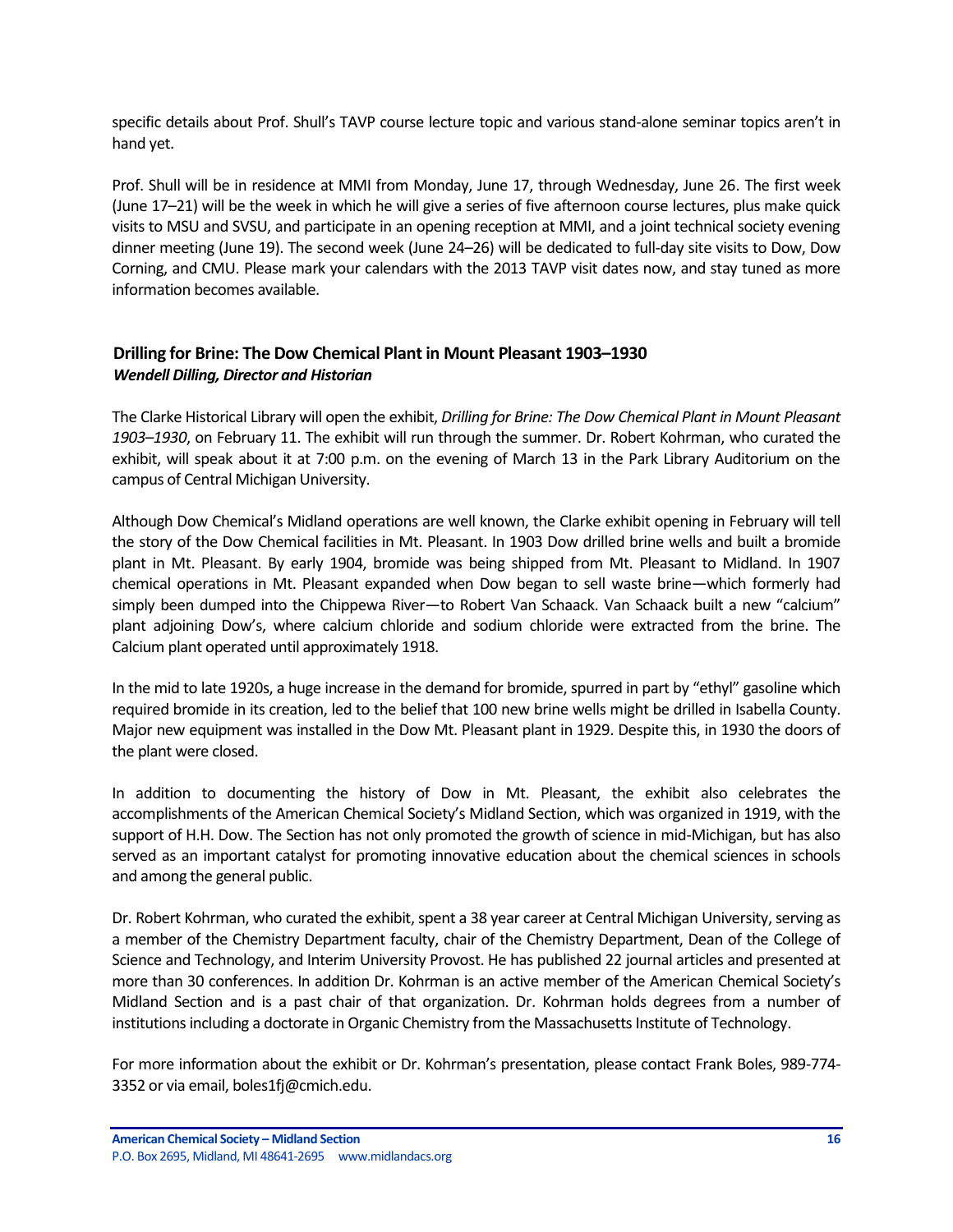## <span id="page-16-0"></span>**In Past Issues of** *The Midland Chemist Wendell Dilling, Director and Historian*

### **40 Years Ago**

In *Professors in Midland – April 5, 6* by Frank Stewart: "On April 5 and 6, 1973 the Midland Section is planning to present its Eleventh Annual E. C. Britton Symposium on Industrial Chemistry. This year's symposium is quite different from our previous symposia in that the program is non-technical. This year's subject is 'What Can a Chemist Do in Industry" and will feature speakers from Dow and Dow Corning."

### **30 Years Ago**

In *Chairman's Corner* by David Watson, Midland ACS Chairman 1983: "There are many definitions and meanings of professionalism. I think one way that someone can demonstrate their professionalism is to provide a service that benefits the members of a group, without thought of personal gain. We have numerous examples of this in the Midland ACS section such as faculty advisors to student affiliate chapters, officers of ACS Divisions and membership on national ACS committees."

### **20 Years Ago**

In *Teacher Affiliates Team Up with Center for the Arts Hall of Ideas* by Carol Hoag: "Recently, the ACS Teacher Affiliates teamed up with the Midland Center for the Arts Hall of Ideas to help make some chemistry between students and science. The Teacher Affiliates, chaired by Paula Geller, met at the Hall in February to learn about the exciting tools available for teaching students about science. From inflatable planetariums that can be brought into the schools to wave and bubble demonstrations that are displayed at the Center, the Hall of Ideas offers a wide variety of options for teachers to use to interest kids in science*.*"

### **10 Years Ago**

In *ACS Tour Speaker Comes to CMU* by Ann Birch: "Fred Wudl, Courtaulds Professor in the Department of Chemistry and Biochemistry, UCLA, and ACS tour speaker, will present "Solid-State Synthesis of a Doped Conducting Polymer" at Central Michigan University. The presentation will take place in Dow 175 on March 31 at 7:00 p.m. Dr. Wudl obtained his B.S. degree in chemistry from UCLA in 1964 and Ph.D. in 1967. From 1968- 1969 he attended Harvard University in a postdoctoral program on vitamin B-23 synthesis."

### <span id="page-16-1"></span>**Upcoming Dates, Events, and Other Updates**

- February 21 (6:00-9:00 PM) Engineers Week Dinner/Program, Bavarian Inn Conference Center, Frankenmuth. Contact Bernard Santavy (810-635-7948) for tickets, by Feb. 18. For more information, or to purchase tickets online [\(http://www.midmichigansae.org/index.shtml\)](http://www.midmichigansae.org/index.shtml).
- March 1 Application deadline for Midland Area Community Foundation scholarships: <http://www.midlandfoundation.org/scholarships/>
- March 1 Application deadline for ACS Scholars program: [www.acs.org/scholars](http://www.acs.org/scholars)
- March 4 Deadline for ACS Fellow nominations. Contact any Midland Section Board member.
- March 4 (7:00-9:00 PM) ACS Board meeting, MCFTA Board Room (in person), or via conference call at phone number: 866-299-7945, participant code: 9837036#.
- March 13 (7:00 PM) Dr. Robert Kohrman, curator of the Clarke Historical Library exhibit, *Drilling for Brine: The Dow Chemical Plant in Mount Pleasant 1903–1930*, will speak about the exhibit in the Park Library Auditorium on the campus of Central Michigan University.